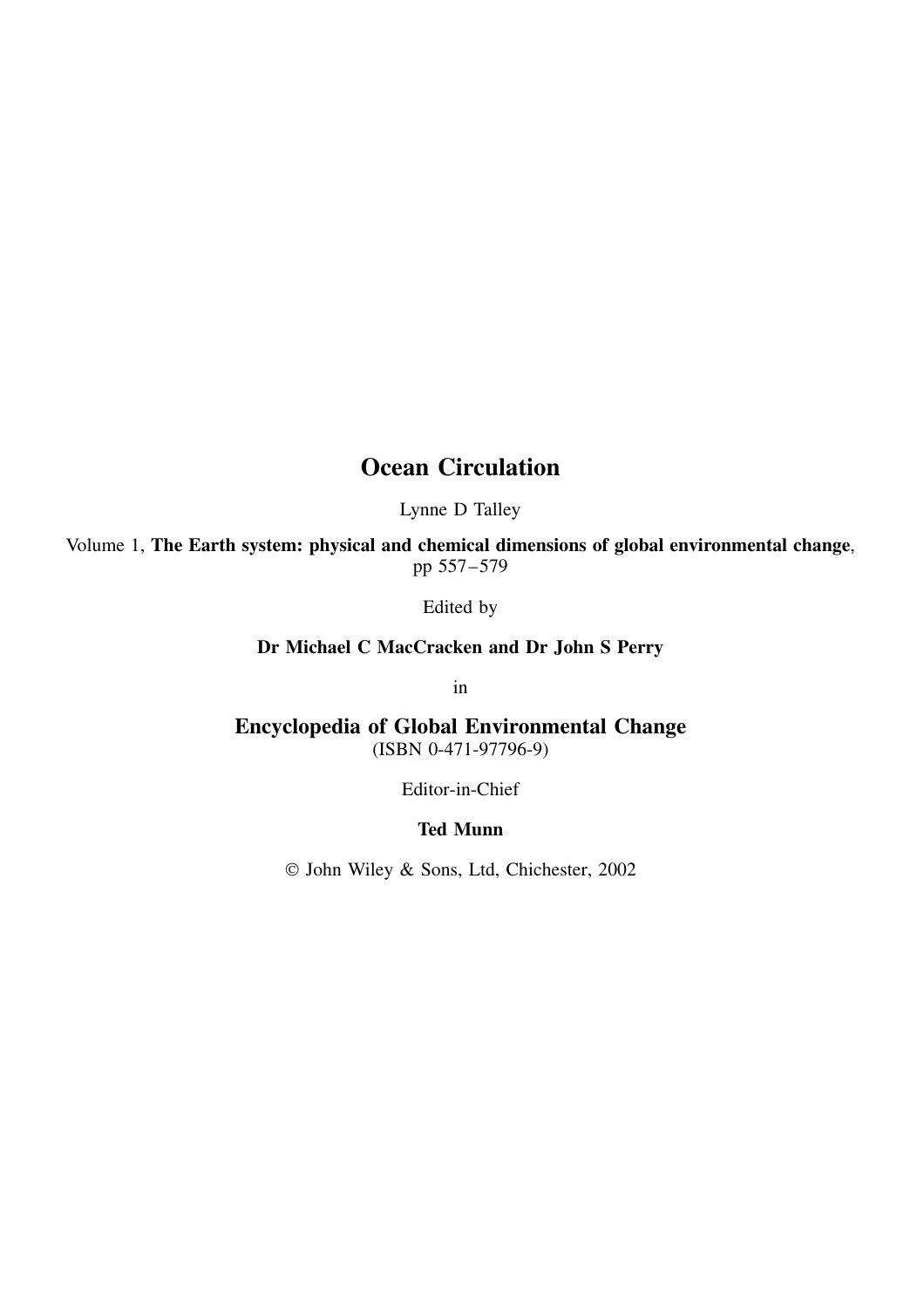# **Ocean Circulation**

#### Lynne D Talley

Scripps Institution of Oceanography, University of California, La Jolla, CA, USA

*Ocean circulation is one of the major elements of climate, moving heat, freshwater, nutrients and dissolved gases. Ocean circulation at the largest spatial scales and long time scales contains many elements that are in common in the different oceans. Understanding the processes that drive these different elements has progressed a long way and is essential for verifying climate models. The ocean circulation is forced (1) by the winds, through a thin frictional layer called the Ekman layer and through the response of the interior ocean to mass convergences and divergences in this layer, and (2) by heating and cooling that change the temperature and processes that change the amount of fresh water and hence the salinity. The first type of circulation is wind driven and the second is the thermohaline circulation.*

*The prevailing, large-scale winds of the Earth are trades (easterlies) in the tropics, westerlies at midlatitudes. The wind-driven ocean circulation that results contains subtropical gyres around ocean high pressure regions and subpolar gyres around low pressure regions. These gyres are asymmetric, with strong western boundary currents (velocities of about*  $1 \text{ m s}^{-1}$ *) that extend to great depth and relatively weak currents elsewhere. With increasing depth, each subtropical gyre shrinks poleward and westward towards its western boundary current. Shallow eastern boundary currents are created by local upwelling along eastern boundaries, driven by equatorward winds. In the tropics, the trade winds drive westward surface flow and create a strong and very thin eastward-flowing undercurrent on the equator. At the latitude of Drake Passage, between South America and Antarctica, the ocean is open all the way around the Earth. The westerly winds here create the strong, deep-reaching eastward flowing Antarctic Circumpolar Current.*

*Except in the strong western boundary currents and the Antarctic Circumpolar Current, the deep flow is driven by thermohaline forcing, in which dense waters are made in isolated locations at high latitudes and spread through the oceans via relatively strong deep western boundary currents, which differ in mechanism and often direction from the wind-driven western boundary currents. Abyssal flow away from the deep western boundary currents is dominated by topography, and is often found to move parallel to the topography, with low pressure in the center.*

*Ocean currents transport heat from the tropics to the poles. Most of the heat is lost at mid-latitudes, where vigorous western boundary currents bring warm water to the latitude of cold, dry air outbreaks from the continents. This part of the heat transport is associated with the shallowest, wind-driven part of the subtropical gyre circulations (Talley, 1999), where the thermohaline circulation, forced by heating and cooling, is overshadowed by the wind-driven circulation. The deep thermohaline circulation is asymmetric, with deep water formation only in the northern North Atlantic and its adjacent seas and along the margins of Antarctica. No deep water is formed at the sea surface in the North Pacific or northern Indian Ocean. The global thermohaline circulation thus consists of two intersecting cells, one with sinking in the North Atlantic and the other with sinking in the Antarctic.*

#### **INTRODUCTION**

The circulation of the ocean has been of practical interest to fishermen, traders and navies for as long as humans have gone to sea. As knowledge about ocean currents and capabilities to observe it below the surface grew, curiosity about currents below the sea surface resulted in increasingly detailed descriptions of the ocean as a three dimensional fluid. These observations have led to an improved understanding of the processes that govern the circulation. In this day of concern about the Earth's climate and our burgeoning ability to understand and model it with ever better computer resolution and power, knowledge of ocean circulation is as essential as knowledge of atmospheric circulation and the biosphere. In this article, the basic circulation patterns as we understand them now are described briefly including some historical perspective on this knowledge, followed by a section describing the physical processes that we understand to govern the circulation. In the last section, ideas about the role of ocean circulation in climate are presented.

Fluid flows, including those of the ocean circulation, are continuous and turbulent, and contain a wide range of behaviors from very small waves to the global circulation that is described here. Thus approach them in a simplified way, focusing on the time and space scales for considering the potential for and character of global environmental change. What is described here is often called the *general circulation*, meaning that it is the circulation at the largest space scales and longest time scales. Most elements of the general circulation are nearly unchanging in time within a given major climate regime; while given currents may be somewhat stronger or weaker in different seasons or years, or found in a slightly different location, the currents are always present in some form. Thus, we can hope to understand the underlying reasons for their existence in the present interglacial state and therefore be able to surmise the circulation patterns in other major climate regimes.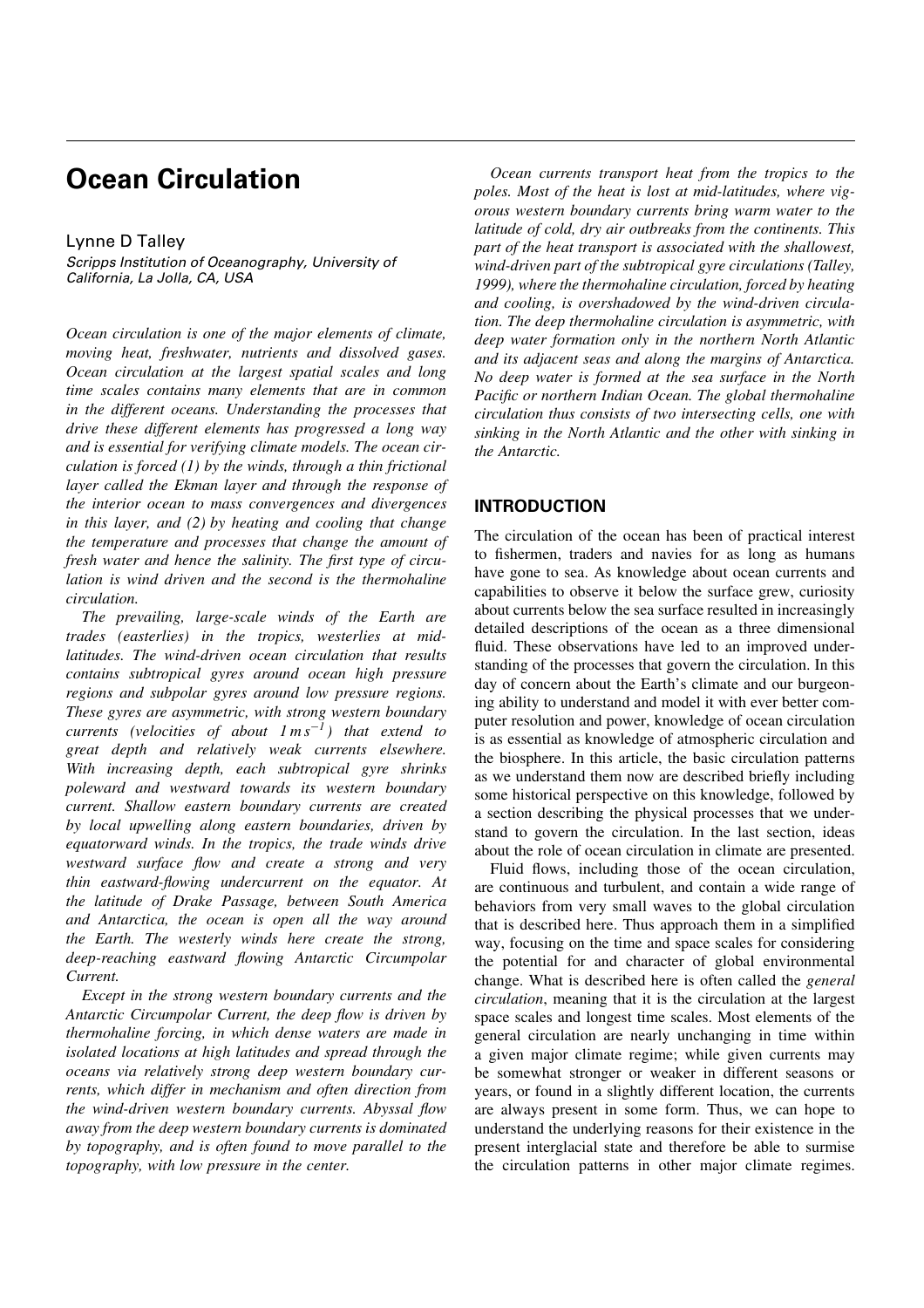Based on our understanding of the oceans, we have learned that, even with the massive climate shifts associated with glacial/interglacial switches, the basic elements of the ocean circulation would not have changed, with western boundary currents, wind driven gyres, eastern boundary currents, tropical circulation, and thermohaline circulation driven by dense water formation. However, strengths, depths, and horizontal positions of ocean currents would have shifted with large-scale shifts of wind patterns and changes in the relative strength of thermohaline forcing in each ocean basin. The circulation with quite different ocean geometry resulting from shifting continents can also be surmised given understanding of the processes that govern the present circulation.

The space scales of the ocean circulation range from about 100 km, which is the width of a strong current like the Gulf Stream off the east coast of North America, to several thousand kilometers, which is the width of the gyres that extend across each ocean basin, to global scale. Speeds of horizontal currents range from less than a centimeter per second in some areas of the deep ocean and far from the ocean sides to about  $100 \text{ cm s}^{-1}$  (1 m s<sup>-1</sup>) in the strongest currents such as the Gulf Stream. Because the ocean depth averages around 5 km, and is at most about 10 km, the vertical circulation is limited and is in fact so much slower than the horizontal circulation that it is almost impossible to measure. Nevertheless, this very weak vertical circulation can be important for connecting the layers of the ocean, particularly for the circulation forced by water density changes.

Ocean currents are geostrophic (see section on processes below), like the large-scale atmospheric patterns that are associated with high and low pressure centers (*see* **Atmospheric Motions**, Volume 1). The force due to the difference in pressure pushes water from high to low pressure. However, because the Earth rotates, the water turns to the right in the Northern Hemisphere, and therefore circulates clockwise around high pressure centers and counterclockwise around lows; this tendency is due to the Coriolis acceleration (*see* **Coriolis Effect**, Volume 1). In the Southern Hemisphere, the water turns to the left and hence flows counterclockwise around lows, etc. High pressure at the sea surface in the ocean is due to water being piled up there, so the sea surface is slightly higher, up to one meter, than in the low pressure regions. Most surface height differences that drive the ocean circulation are much smaller, on the order of 5–10 cm. Spatial atmospheric pressure variations are too small to drive ocean circulation.

The ocean's circulation is forced almost exclusively at the sea surface by the winds and by changes in water density resulting from heating, cooling, evaporation and precipitation. These forcings create the high and low pressures through flows that are not geostrophic. We refer to the first type of forcing as *wind forcing*. The second is often called

*buoyancy forcing*, because making water denser makes it less buoyant, or *thermohaline forcing*, because it results from changes in temperature and/or salinity (*see* **Thermohaline Circulation**, Volume 1). The ocean circulation can be reasonably well separated into portions that result from wind and from thermohaline forcing. Wind driven circulation is mainly confined to ocean basins while some parts of the thermohaline circulation extend from one end of the ocean to the other. Wind forcing dominates the surface circulation and creates the strongest currents, carrying the largest volumes of water, but thermohaline circulation dominates in the deep ocean. The wind driven and thermohaline circulations are of course connected with each other; a given water parcel will be subject to both forcings. The elements of the circulations are described in the next two sections. Our understanding of how the circulation is forced is described in more depth in the section on physical processes.

#### **SURFACE CIRCULATION**

The circulation at the ocean's surface is mainly produced by the winds. Mapping attempts have been made throughout the history of navigation, with a major growth in description and insight in the 17th century in the wake of global navigation. An excellent review, replete with reproductions of the significant charts of surface circulation, can be found in Peterson *et al.* (1996). The first to make the connection between winds and ocean currents was the German physician Varen (1622–1650), followed by the first global mapping and description of mid-latitude subtropical gyres in each ocean by the Dutch scholar Vos (1618–1689). Production of various schemes of surface circulation blossomed in the 19th century, with various degrees of realism, following invention of the chronometer and ability to determine longitude. Sobel (1995) provides a popular account of the British government's quest to solve the problem of measuring longitude, and the nearly unrewarded success of British clockmaker John Harrison in his lifelong work on the marine chronometer, a precise clock that worked even on moving and rolling ships.

The strongest currents that are part of the general circulation are about  $1 \text{ m s}^{-1}$ , or about  $2 \text{ knots}$  (1 knot = 1) nautical mile  $h^{-1}$ ). Tidal currents can exceed this, but are not found at this strength in the open ocean (*see* **Tides, Oceanic**, Volume 1). Currents of this strength can impact the progress of ships. An early map of the Gulf Stream (Figure 1a) was produced by Benjamin Franklin for the mail service from Britain to America, based on observations by his cousin Captain Timothy Folger, who was a whaling captain based in Nantucket. The original map was unearthed in an archive in Paris (Richardson, 1980) and is remarkably accurate, unlike a miscopied version that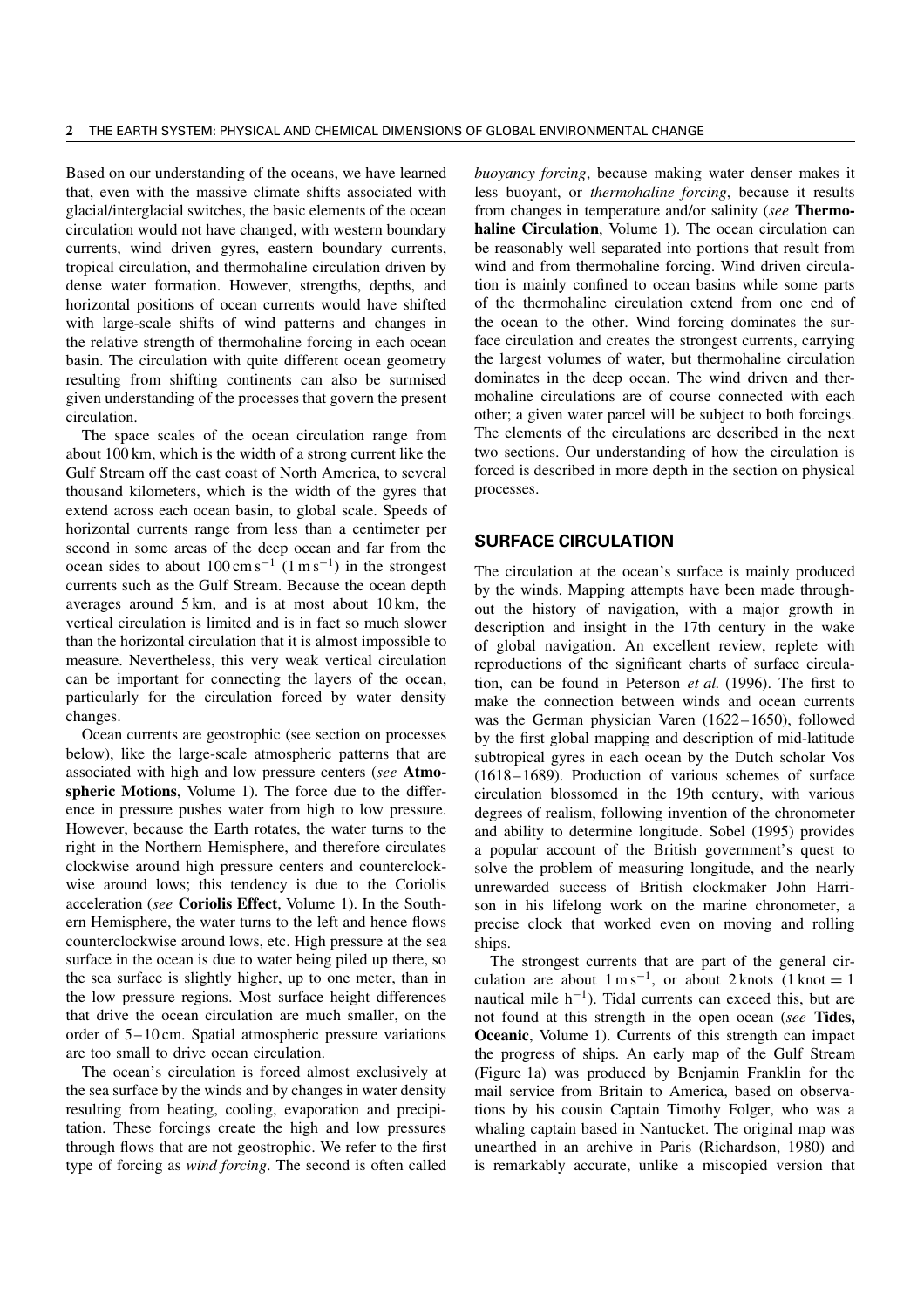

**Figure 1** (a) Map of the Gulf Stream, produced by Benjamin Franklin based on information from Captain Timothy Folger, and rediscovered in a Paris archive by Richardson (1980). (b) Meanders of the Kuroshio after it separates from the Japanese coast (Mizuno and White, 1983). (c) Shown as a bright red band, the Gulf Stream is about 27  $^\circ$ C (~80 F) in this sea surface temperature image of the western North Atlantic during the first week of June 1984. There is a large temperature difference between the Gulf Stream and the surrounding waters and so the current and it meanders and rings are visible in sea surface temperature. This image is based on data from NOAA-7 Advanced Very High Resolution Radiometer (AVHRR) infrared observations. Warmer hues denote warmer temperatures. (Courtesy of O. Brown, R. Evans and M. Carle, University of Miami, Rosenstiel School of Marine and Atmospheric Science, Miami, Florida.)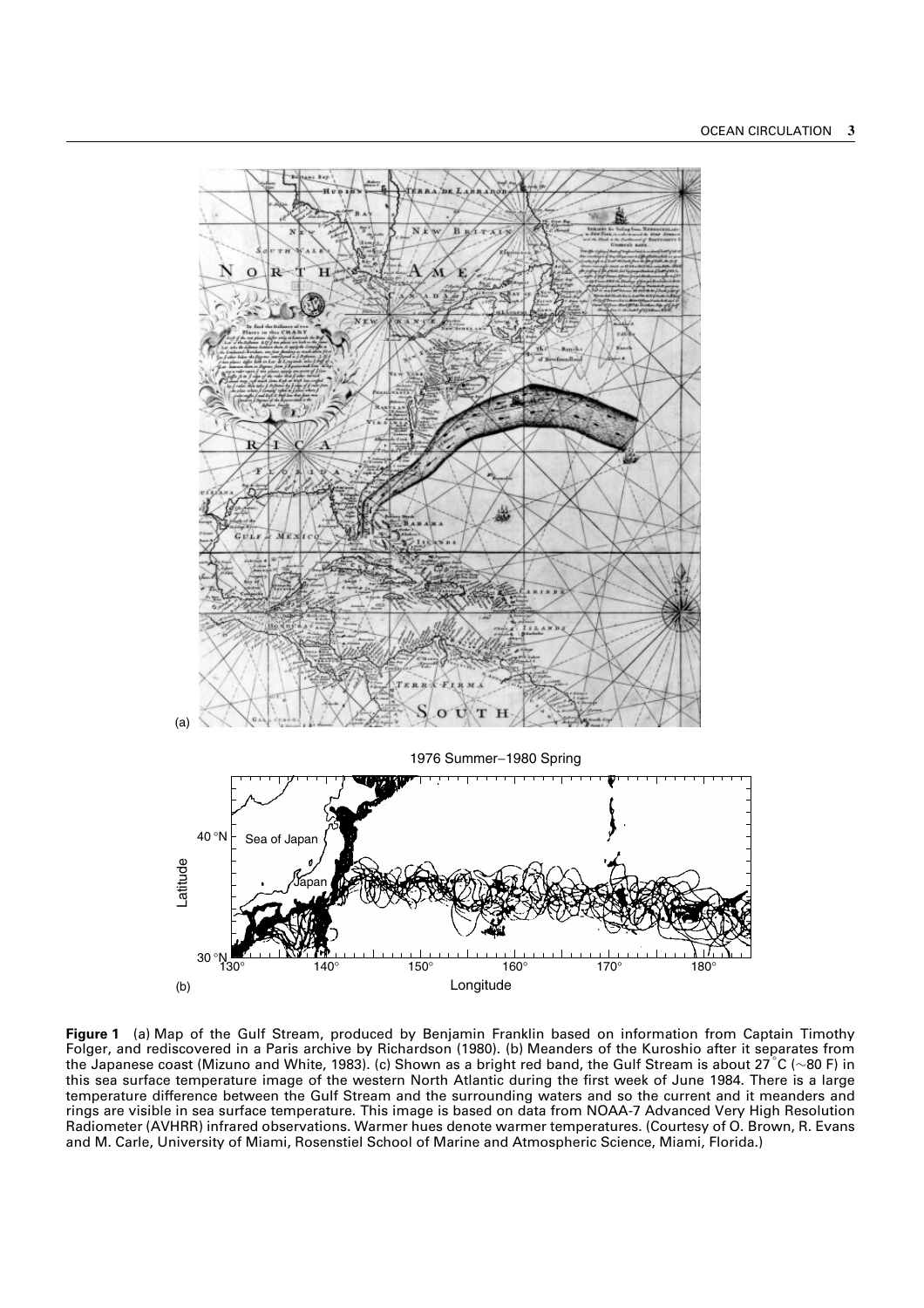**4** THE EARTH SYSTEM: PHYSICAL AND CHEMICAL DIMENSIONS OF GLOBAL ENVIRONMENTAL CHANGE







**Figure 2** Schematic of the surface circulation of the world ocean (after Schmitz, 1996). NECC stands for North Equatorial Countercurrent, and NEUC stands for North Equatorial Undercurrent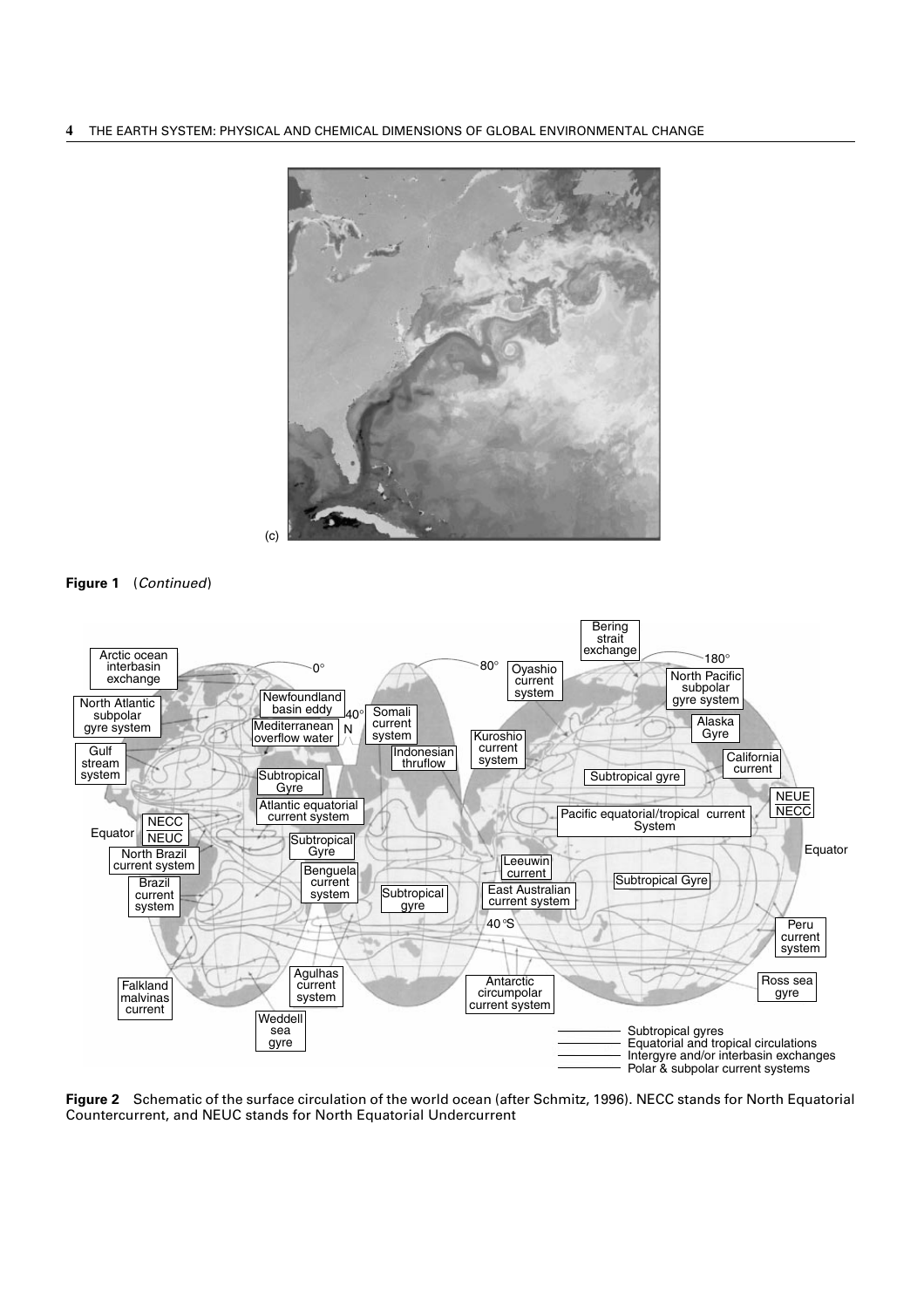had been widely circulated and which placed the Gulf Stream in the wrong location (*see* **Franklin, Benjamin**, Volume 1).

The surface circulation for the globe has been summarized in schematic form by Schmitz (1996), and is reproduced here with some changes (Figure 2). Each of the largest ocean basins (North and South Atlantic, North and South Pacific, Indian) has a subtropical gyre, in which the currents circulate clockwise in the Northern Hemisphere and counterclockwise in the Southern Hemisphere. These gyres extend all the way from the western to the eastern boundary. The subtropical gyres are driven by westerly winds at mid-latitudes and easterly trade winds equatorward of about 30 °latitude. The communication of this forcing to the general circulation is roundabout and is described in the section on physical processes below.

The subtropical gyres are asymmetric; the currents at the western boundaries are much stronger in all oceans than anywhere else in the gyres. These western boundary currents are the fastest currents in the ocean circulation. (Some tidal and strait flows are faster.) The western boundary currents include the Gulf Stream (North Atlantic), the Kuroshio (North Pacific), the Brazil Current (South Atlantic), the East Australia Current (South Pacific) and the Agulhas Current (Indian). All of these subtropical western boundary currents carry warm water away from the tropics towards the cooler regions at mid-latitudes; each loses a tremendous amount of heat during the process. In fact, the ocean's total heat loss is dominated by the losses in these western boundary currents. (The ocean's total heat gain is dominated by input from the Sun in the tropics.) As can be seen from the Franklin Gulf Stream chart (Figure 1a) and the modern satellite image of the Gulf Stream (Figure 1c), the Gulf Stream separates from the coast at North Carolina and moves out into the open ocean, remaining a strong current for a long distance out to sea. This behavior is characteristic of all of the other western boundary currents as well, in that all of them flow strongly along the boundary, then separate and flow offshore as strong and narrow currents for about 1000 km.

Western boundary currents are approximately 100 km in width, even after they separate from the coast and flow out to sea. After the currents leave the coast, they retain their width, but they also meander widely before they finally lose their energy. The meanders fill a wide swath, which for the Gulf Stream is almost exactly the envelope shown in the Franklin/Folger chart (Figure 1a). The meandering paths of the Kuroshio are shown in (Figure 1b). The meanders are about the same length and fill about the same envelope most of the time but are very dynamic, with a time-scale for change of two to four weeks. The meanders pinch off regularly both north and south of the current axis to form

rings, which are 100–200 km across (e.g., Gulf Stream rings seen in Figure 1c). The rings that form on the north side of the current contain water from the south, warm side of the current and so are called *warm core rings*, while rings on the south side contain cold water and are called *cold core rings*. The rings generally migrate westward and sometimes rejoin the current.

All of the western boundary currents extend to the ocean bottom when they are along the boundary. The western boundary is not a vertical wall but is rather the continental slope between the land and the abyssal ocean. Before the separation point, the boundary current rides along the slope, not in the deepest water. After separation, the boundary currents flow out into the deeper part of the ocean and many of them then extend down to the ocean bottom at 4000–6000 m due to their tremendous energy. The highest speeds are always at the ocean surface, with decay to very low speeds at depth, reflecting the source of the western boundary currents as part of the wind driven circulation.

While every ocean has a subtropical gyre with a western boundary current, each western boundary current has its own peculiarities, arising from the shape or existence of the western boundary and its intersection with the part of the wind pattern that dictates the separation point (see the section on physical processes below). The Brazil Current of the South Atlantic is the most canonical, following a single boundary until the separation point. The North Pacific's Kuroshio is nearly as simple, although it is complicated along the western boundary because of the numerous island chains and marginal seas. In the North Atlantic, there are actually two subtropical western boundary currents: the Gulf Stream, which we have discussed, and the North Atlantic Current, which is in a sense a continuation of a portion of the Gulf Stream, with the coast of Newfoundland as its western boundary because the winds dictate that the subtropical gyre should extend as far northward as Newfoundland. In the South Pacific, the East Australia Current flows southward to the latitude of New Zealand and then shoots straight eastward across the Tasman Sea to the northern tip of New Zealand, where it then recommences its southward flow for a short distance as a western boundary current before separation. In the Indian Ocean, the Agulhas flows southward to the Cape of Good Hope and would keep going if Africa extended farther south because the wind pattern does not dictate a separation until farther south. So the Agulhas essentially runs past the western boundary and makes a tremendous loop south of Africa back towards the east into the Indian Ocean. This is called the Agulhas retroflection. The retroflection is highly unstable and large rings of Indian Ocean water are produced at the place where it curves back. These rings move westward into the South Atlantic and are a major source of Indian Ocean water for the Atlantic Ocean.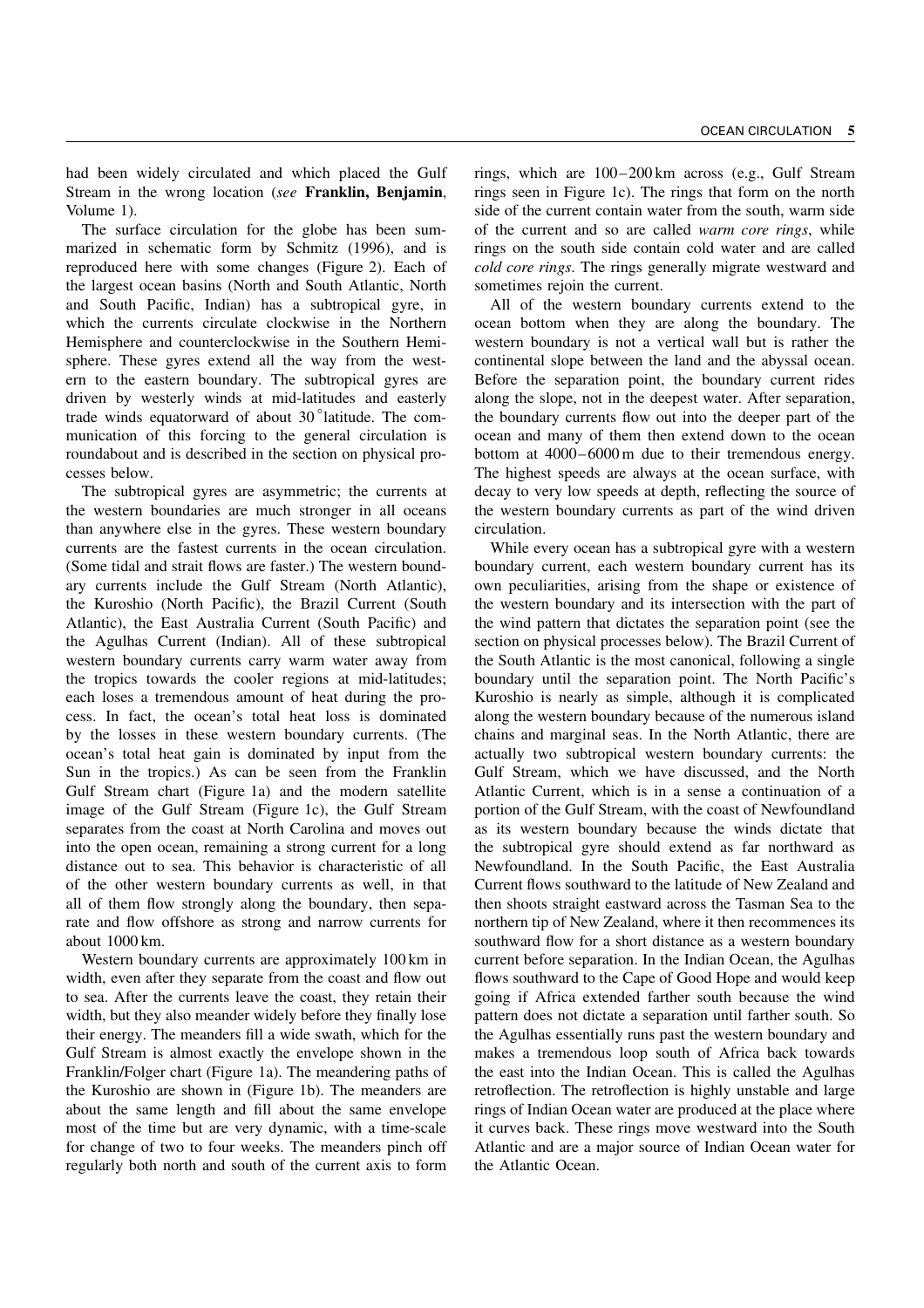The strength of the western boundary currents is related to the strength of the wind forcing that drives the subtropical gyres. A useful measure of the strength of a current is the total amount of water that it transports, which means looking for the maximum depth and horizontal extent of the current and computing the net flux of water. The transport is the sum (integral) of all of the velocities through a chosen area. The usual unit for ocean transport is the Sverdrup, where 1 Sverdrup =  $1 \times 10^6$  m<sup>3</sup> s<sup>-1</sup>, which is velocity times area. Subtropical western boundary currents typically carry 60–100 Sverdrups. All of this water must be returned equatorward in the interior of the ocean, away from the boundary, and then rejoin the western boundary current.

Most of the area of the subtropical gyres is occupied by the broad, slow eastward flow on the poleward side of the gyre, broad, slow equatorward flow all the way across the ocean, and broad, slow westward flow on the equatorward side of the gyre. The eastward flows are sometimes referred to as the west wind drift; in the Northern Hemisphere they are also referred to as the North Atlantic Current and the North Pacific Current. The westward flows in both Northern Hemisphere oceans are called the North Equatorial Current, not because they are along the equator but because they are on the tropical side of the gyres. The westward flows in the Southern Hemisphere oceans are called the South Equatorial Current in each ocean. The eastward and westward slow flows are divided at the sea surface by a narrow front called the Subtropical Front, which is at around 30° latitude.

An important feature of the upper ocean subtropical circulation, called *subduction*, is associated with the density structure of the ocean, in which density increases with depth, and surface density increases with distance from the equator, that is, surface water is warmest in the tropics and colder at higher latitudes. When the warm surface water flows poleward in the western boundary current, it is subjected to intense cooling. The water that emerges from the separated western boundary current is then cooler than the water to the south. This emerging water circulates back towards the south, but when it does so, it encounters warmer surface water. The warming rate at the surface is not large enough to change the temperature and density of this equatorward flow, and so it submerges beneath the lighter surface layers. This process occurs for all waters that enter the subtropical gyres and that must make their way back towards the tropics. The submerging process was named subduction by Luyten *et al.* (1983) who were the first to fully describe the process and provide a theory for it.

Each subtropical gyre has an eastern boundary current as well as a western boundary current. All eastern boundary currents are significantly weaker and much shallower than western boundary currents. In snapshot observations, eastern boundary currents often resemble a string of highly

time dependent eddies, with weak flow moving around and between the eddies. Eastern boundary currents are important for the ocean's biological productivity because they are driven by winds that cause upwelling of nutrient rich waters from about 100 m depth, below the sunlit euphotic zone where most ocean life occurs. The upwelled water is also cool, and is responsible for foggy coastal conditions in the eastern boundary regions. The simple theory for eastern boundary currents is included in the section on physical processes below. The eastern boundary currents are: Canary Current (North Atlantic), California Current (North Pacific), Benguela Current (South Atlantic), Peru Current (South Pacific) and the Leeuwin Current (Indian). Alone among the eastern boundary currents, the Leeuwin Current flows poleward, against the flow of the subtropical gyre.

A second major feature of the surface circulation that occurs in most ocean basins is a subpolar gyre. These are counterclockwise circulations found in the North Atlantic and North Pacific, and clockwise circulations in the Weddell Sea (Atlantic sector of the Antarctic) and Ross Sea (Pacific sector of the Antarctic). The subpolar gyres are driven by westerly winds that are strongest at the subtropical/subpolar gyre and weaker at higher latitudes. The Northern Hemisphere subpolar and subtropical gyres are separated from each other by a narrow front, called the Subarctic or Subpolar Front. The Antarctic region is open to ocean circulation all the way around Antarctica, at the latitude of the maximum westerly winds. A major current, the Antarctic Circumpolar Current, flows eastward around Antarctica at this latitude. Its maximum speeds are about half those of the Gulf Stream. The subpolar circulations in the Southern Hemisphere are south of the Antarctic Circumpolar Current, and are separated from the subtropical circulations by the two main fronts of the Antarctic Circumpolar Current, called the Subantarctic and Polar Fronts (*see* **Southern Ocean**, Volume 1).

The subpolar gyres, like the subtropical gyres, are asymmetric, with strongest circulation at the western boundary. Subpolar circulation extends more vigorously throughout the gyre to the ocean bottom than does subtropical circulation, and so there tend to be focused currents along all boundaries in subpolar gyres, but the western boundary currents are the strongest. The western boundary current in the Weddell Sea is the simplest, flowing northward along the Antarctic Peninsula. The Ross Sea gyre is less confined by a western boundary and part of the flow continues westward west of the Ross Sea along the coast of Antarctica. The North Atlantic's subpolar gyre has two western boundaries, one along Greenland and the other along Labrador. There are western boundary currents in each of these areas, called the East Greenland Current and the Labrador Current. The North Pacific's subpolar gyre has a leaky boundary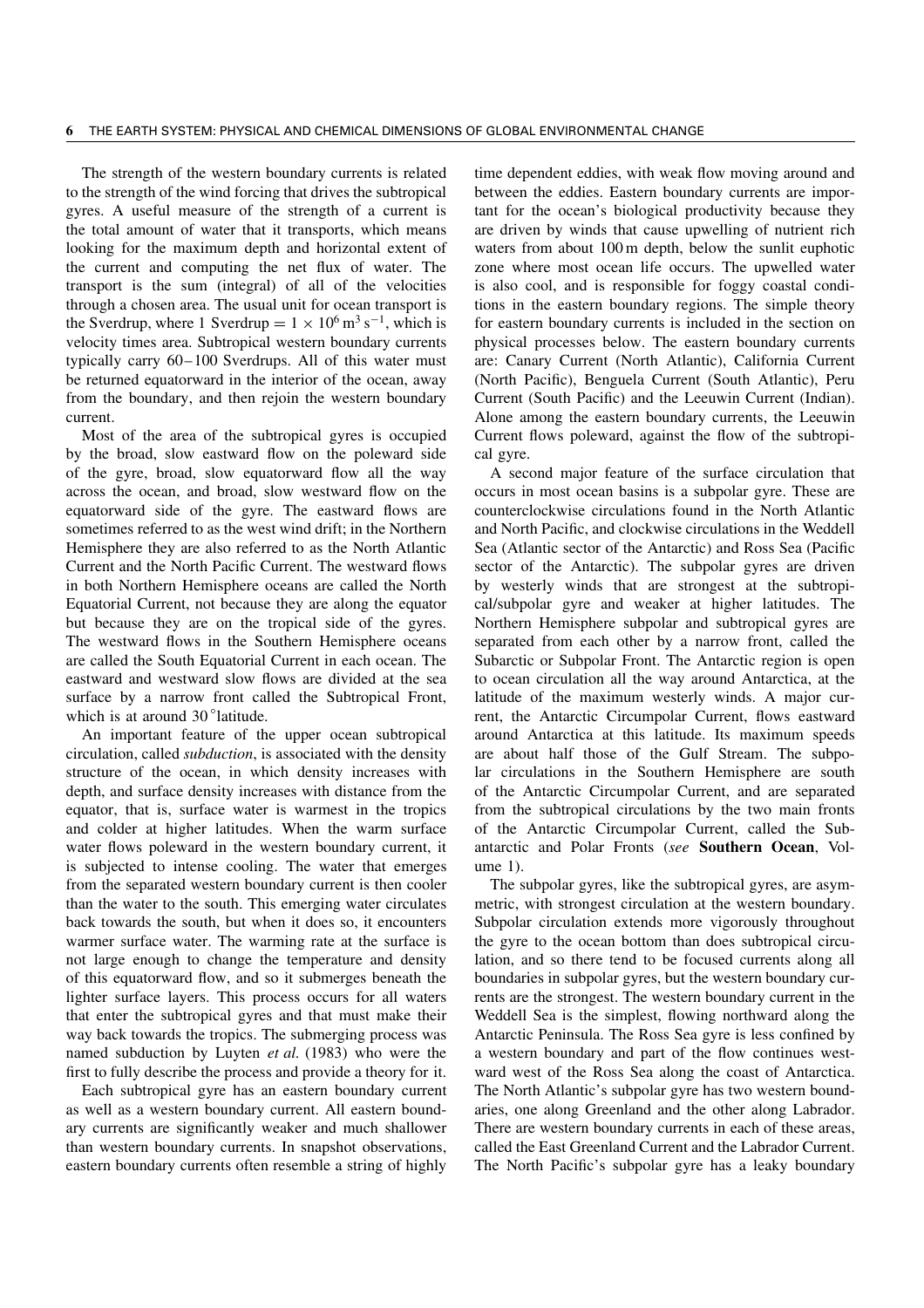due to the many island chains. The main western boundary current is the Oyashio, which flows southward along the southern part of the Kuril Islands and along the coast of Hokkaido before it separates and flows eastward. The western boundary current in the Bering Sea and along the Northern Kuril Islands is referred to as the East Kamchatka Current because it mainly flows along the coast of Kamchatka. There is also a western boundary current along the coast of Sakhalin within the Okhotsk Sea, called the East Sakhalin Current. And finally, the shape of the Gulf of Alaska (the area of the eastern subpolar gyre surrounded by Alaska and Canada) allows a weak western boundary current called the Alaskan Current along the Alaska Peninsula and the eastern Aleutian Islands.

The third major surface circulation feature is the complex circulation in the tropics, which is described separately in the section on tropical circulation, including its vertical structure, which is also complex. At the sea surface, the Pacific and Atlantic tropical circulations include a North Equatorial Current (which was already mentioned as being part of the subtropical gyre circulation and which is not close to being on the equator, but rather is a westward flow north of 10<sup>°</sup>N), the North Equatorial Countercurrent (eastward flow at about 5 °N), and the South Equatorial Current (westward flow at the surface on the equator and in the Southern Hemisphere).

The surface circulation in the tropical Indian Ocean is the most complex of all of the general circulation patterns because it responds to the strong seasonal monsoonal winds, which reverse direction. West of India, in the Arabian Sea, the circulation is clockwise (around a high pressure center) during the southwest monsoon in late summer, i.e., like a normal Northern Hemisphere subtropical gyre. The northward flowing western boundary current is called the Somali Current. During the Northeast Monsoon, which occurs in late winter, the wind blows from the land to the sea and the Arabian Sea circulation is counterclockwise around a low. The Somali Current then reverses direction and flows southward.

Finally for the surface circulation, the connections between basins and gyres are shown in Figure 2. The most important connecting currents for the global ocean circulation are the westward flow from the Pacific to the Indian Ocean through the Indonesian passages, the northward flow from the Pacific to the Arctic through Bering Strait, and the connection of Agulhas Current waters into the South Atlantic's circulation. These flows are not necessarily part of the wind driven circulation, but are part of the shallow portion of the thermohaline circulation, described below.

#### **THE MID-DEPTH CIRCULATION**

The surface circulations described in the previous section do not extend unchanged to depth. One major change with increasing depth is that current speeds of the general circulation generally decrease considerably. This is most true for currents that are driven by the winds. There is another part of the circulation that is driven by high latitude cooling and resulting deep convection. These currents, although weak in comparison with the surface flows of western boundary currents such as the Gulf Stream, may be strongest close to the ocean bottom. A second major change is that the gyre circulations shift and shrink with depth. A third major change is that topography becomes more important in steering the flows (most apparently for the abyssal circulation described in the section on deep circulation). And fourthly, the equatorial circulation has a large amount of vertical structure (see section on tropical currents below), differing in this way from circulation outside the tropics.

The mid-depth circulation of the Atlantic and Pacific Oceans, from Reid (1994, 1997) is depicted in Figures 3(b) and 4(b). For comparison, Reid's maps for the surface circulation are included because the circulations in Figure 2 were schematic. As of now there is no product like those of Figures 3 and 4 for the Indian Ocean, but many of the comments made here about the subsurface circulation apply also to the Indian Ocean.

The subtropical gyres of all of the four basins (North and South Atlantic, North and South Pacific) in Figures 3 and 4 can be seen to have contracted significantly towards the western boundary and also poleward. This contraction begins just below the sea surface, as can be seen in Reid (1994, 1997), where by 200 m depth, the gyres are already considerably smaller than the surface gyres. What is constant with increasing depth in these gyres is the position of the western boundary current and that the gyres remain asymmetric, with the western boundary current still the most vigorous part of the flow.

The subpolar gyres of the North Pacific and North Atlantic also change with depth. According to Reid (1997) the North Pacific's subpolar gyre becomes more strongly confined to the north, with the subtropical gyre shifting farther north with increasing depth. The North Atlantic's subpolar gyre is not very different at 1500 m than at the surface, although the flow is more strongly constrained by topography because the Mid-Atlantic Ridge encroaches on the northern side of the gyre. The Weddell Sea gyre at 1500 m is about half the strength of the surface Weddell gyre, but with no change in location or horizontal extent. The clockwise Ross Sea gyre is not strongly defined at any level in Reid (1997) in that a western boundary current is not indicated, possibly due to lack of observations. However, the clockwise flow is apparent and is little changed in location at 1500 m compared with the surface.

The Antarctic Circumpolar Current is at about the same location at 1500 m as at the sea surface.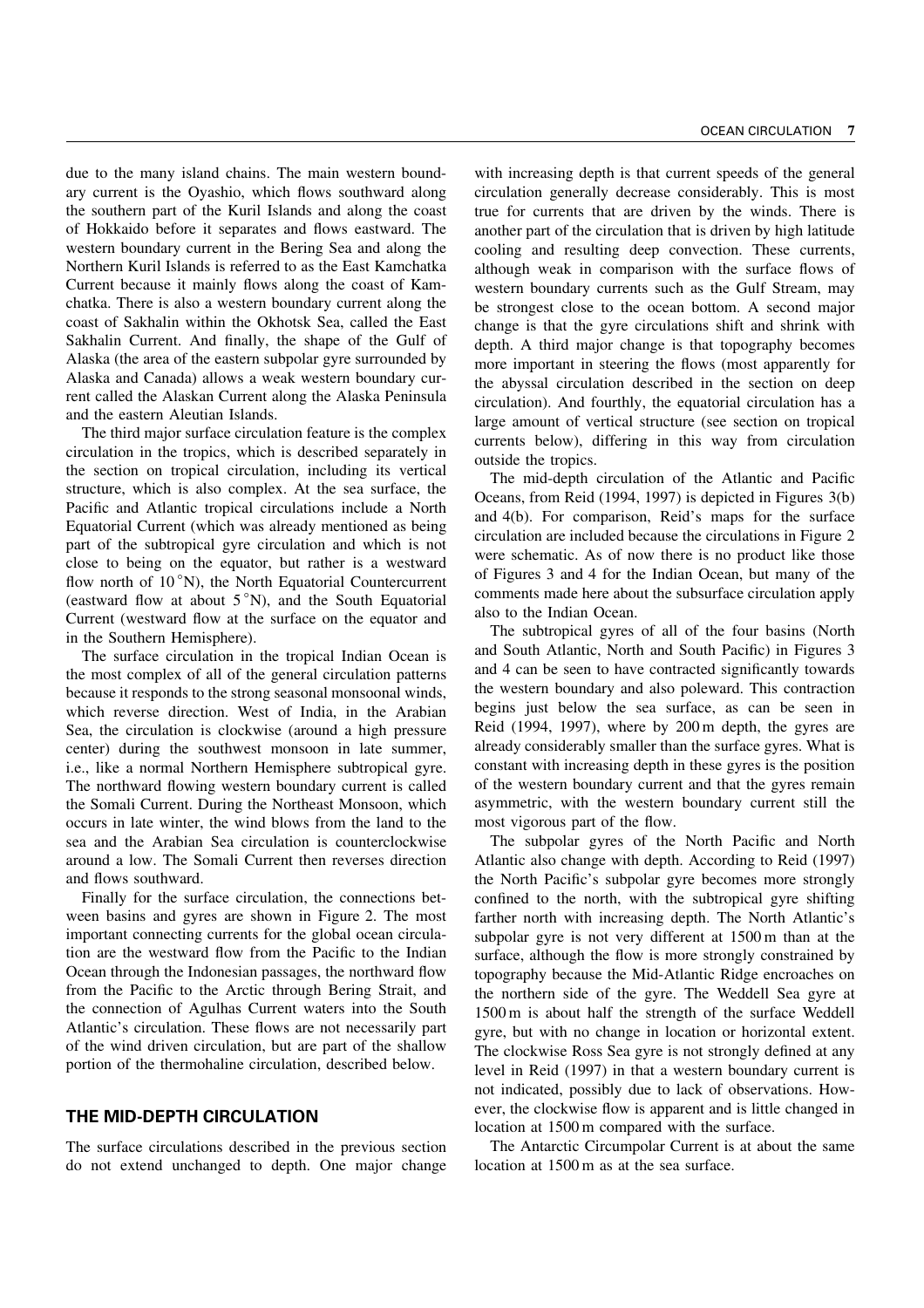Outside the surface intensified gyres, weaker gyre, which, have no parallels at the sea surface appear at 1500 m in Reid's (1994, 1997) analyses. Most of these gyres have not been studied carefully or mapped outside this particular set of studies. Direct observations of flow in most mid-latitude regions, using either current meters or drifting floats, show that currents are dominated by time dependent eddies rather than by the very slow broad flows depicted in Figures 3

and 4. The primary exception to this eddy dominance is in the tropical region where the flows are nearly due east-west and somewhat faster than in the mid-latitudes (Davis, 1998).

Because the mid-depth circulation outside the tropics is so weak, the most useful measures of its impact and direction may be the total amounts of water moving from one latitude to another, as summarized in the section on global thermohaline circulation.



**Figure 3** Depictions of the circulation of the Atlantic Ocean at the (a) sea surface, (b) at 1500 m depth, and (c) at 4000 m depth (all from Reid, 1994). The contoured quantity in each map is called the streamfunction. Where the contoured surface is high is the high pressure region described in the text. The general circulation follows the contours, that is, with flow around the highs and lows. The strength of the currents is proportional to the distance between the curves; the closer they are the stronger the current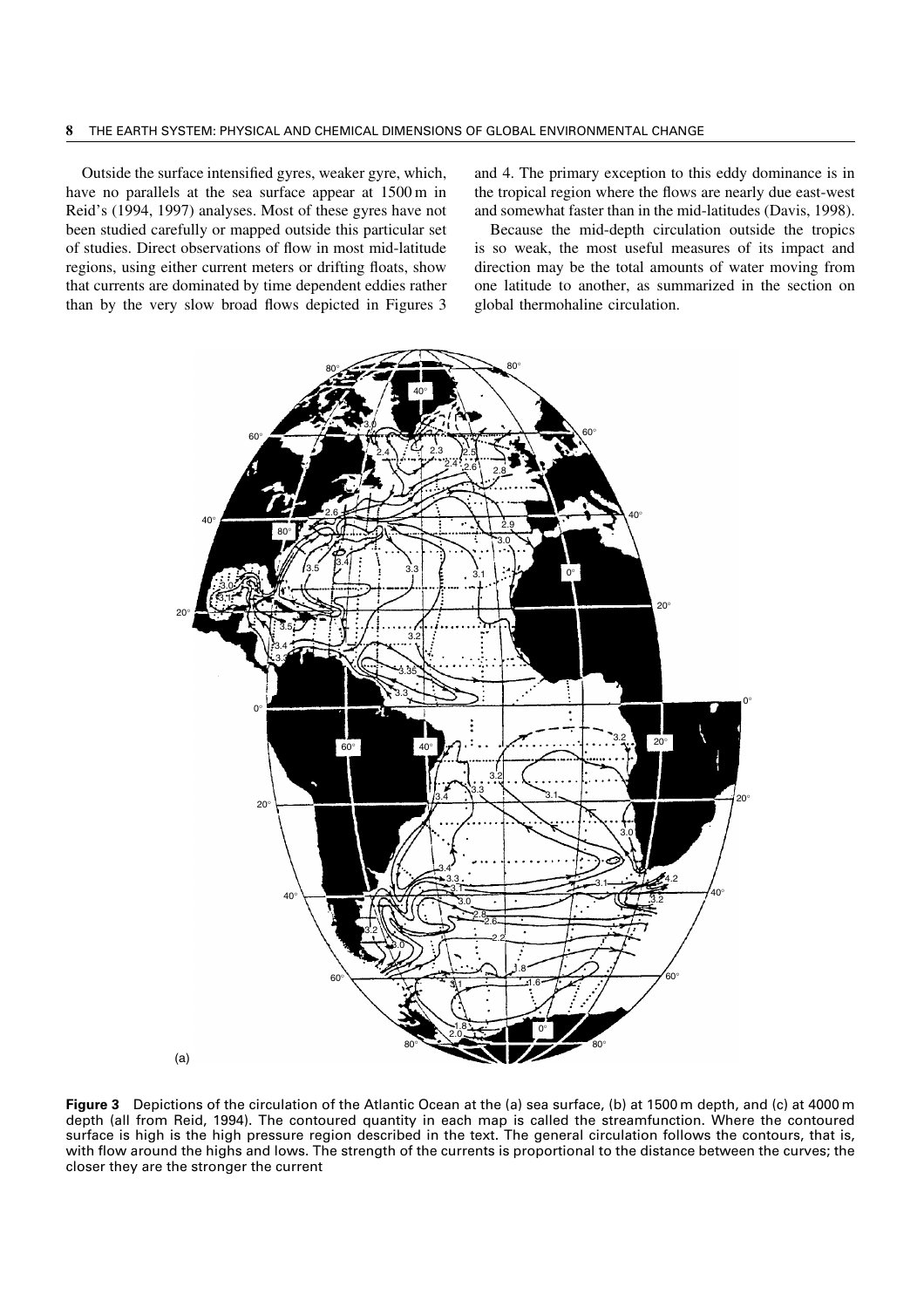



#### **THE DEEP CIRCULATION**

Near the ocean bottom, the topography of the ocean bottom significantly affects the circulation, because the midocean ridges and island chains have larger and larger cross-sections. As seen in Figures 3(c) and 4(c) from Reid (1994, 1997) the subtropical gyres shrink all the way to the western boundary and separation region, where the most vigorous surface currents are found and which therefore penetrate to great depth. The subpolar circulations reach to the ocean bottom, but must wind their way around the various topographic obstacles, particularly in the North Atlantic. The Weddell Sea gyre shrinks to the westernmost part of its basin.

The most significantly different aspects of the abyssal ocean's circulation are concentrated western boundary currents that have nothing to do with the surface intensified gyre's western boundary currents. The clearest of these deep western boundary currents in Figures 3(c) and 4(c) is a southward flow along the western boundary of the Atlantic, extending from the northern subpolar region to South America to about 40°S. This deep flow was first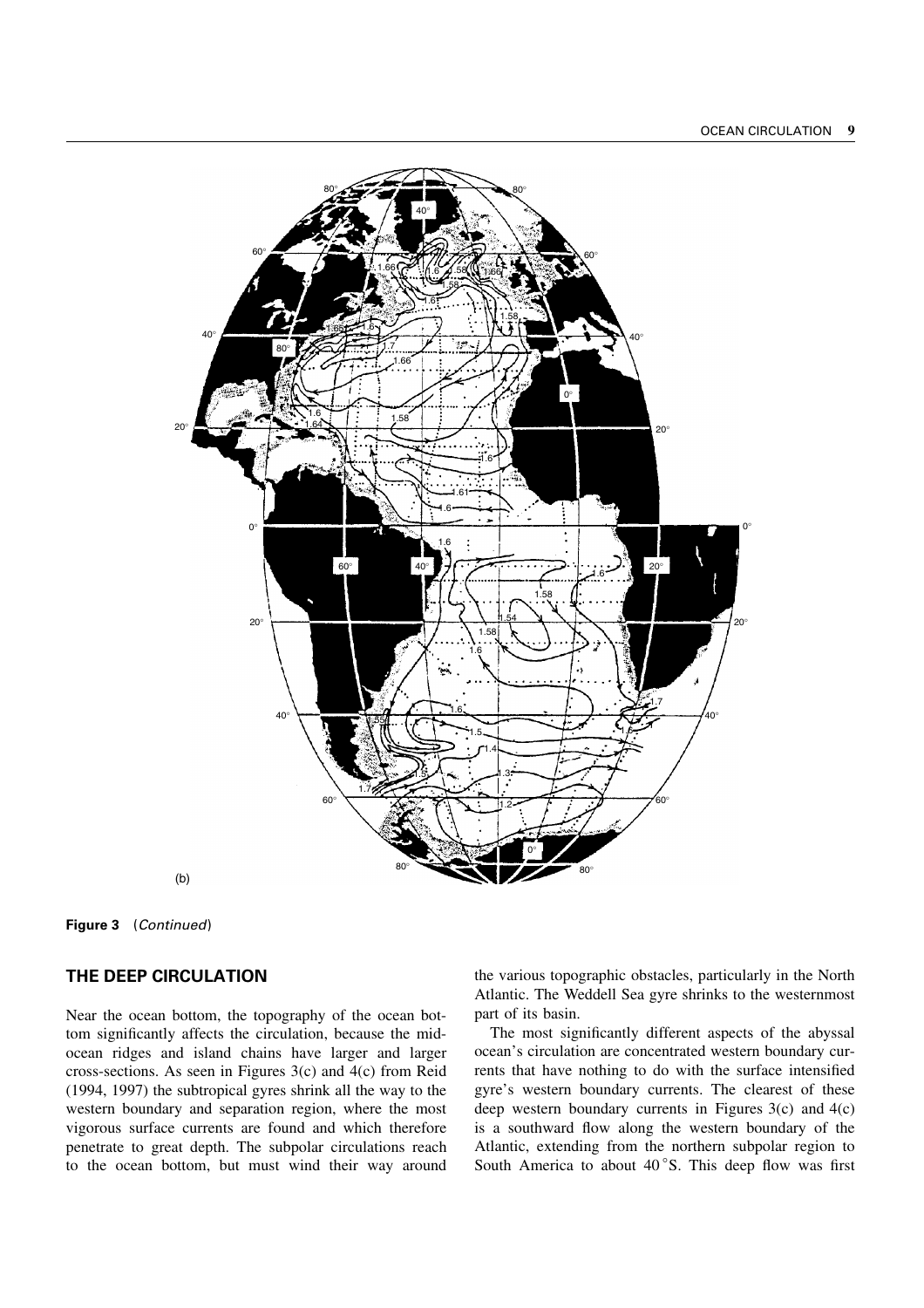



detected by Wüst  $(1935)$ , although an explanation for its existence did not come along until the early 1960s (Stommel and Arons, 1960). The deep western boundary currents are the most obvious and measurable part of the deep thermohaline circulation, in which deep waters are formed at high latitudes and spread via the boundary currents and very slow interior flow to fill the whole of the deep oceans below about 1500 m depth.

A deep western boundary current flows northward in the Pacific Ocean (Figure 4c), bringing deep water from the Antarctic (of both North Atlantic and Antarctic origin) to the deep South Pacific, across the equator and into the deep North Pacific.

In mid-latitude regions of the Atlantic and South Pacific, the deep flow that is not associated with the deep extension of the subtropical gyres or with the deep western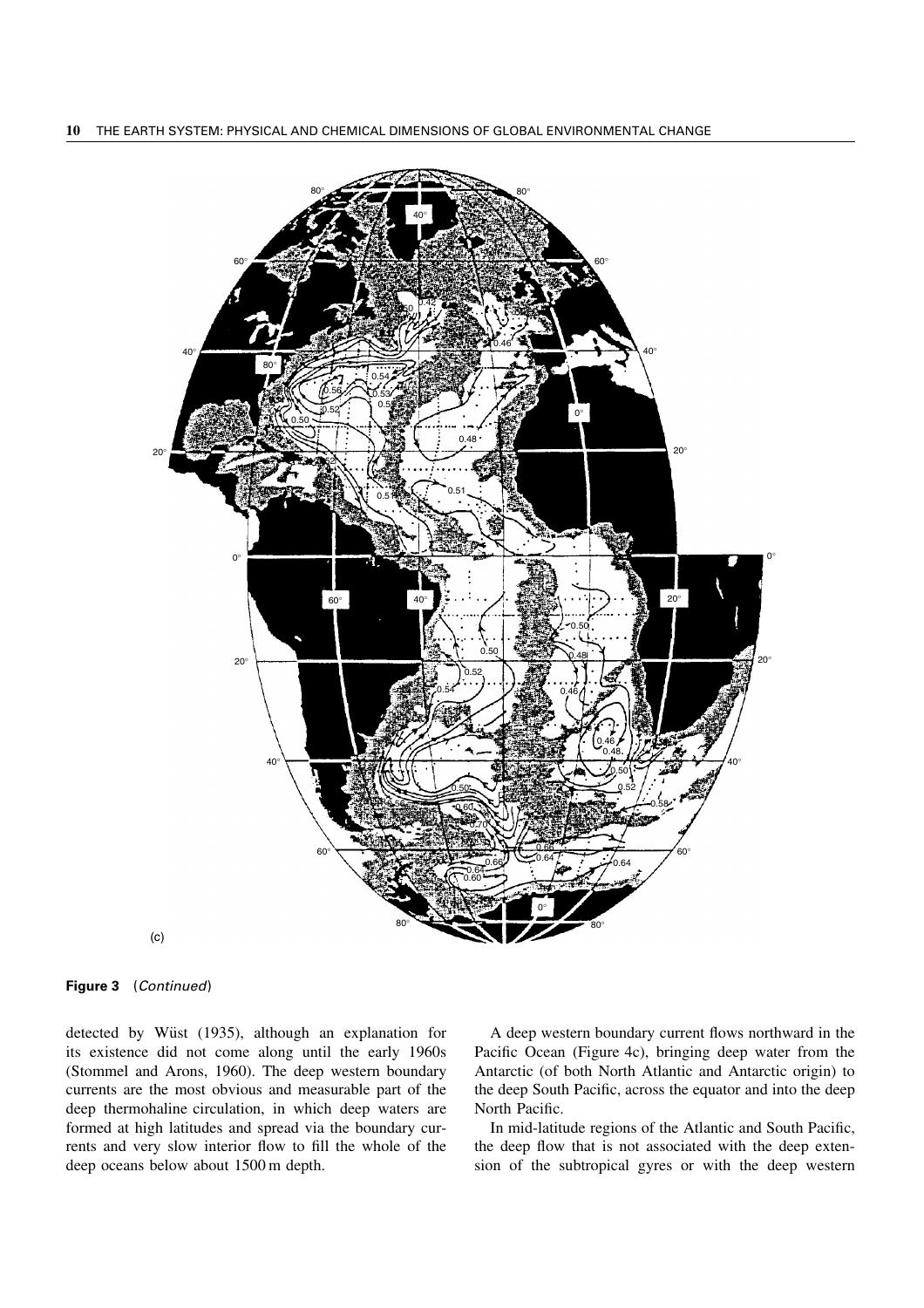

**Figure 4** Depictions of the circulation of the Pacific Ocean at the (a) sea surface, (b) at 1500 m depth, and (c) at 4000 m depth, all from Reid (1997). The contoured quantity in each map is the streamfunction. Where the surface is high is the high pressure region described in the text. The general circulation follows the contours, that is, with flow around the highs and lows. The strength of the currents is proportional to the distance between the curves; the closer they are the stronger the current

boundary currents tends to be centered around low pressures (counterclockwise in the Northern Hemisphere and clockwise in the Southern Hemisphere), as shown by Reid in the maps reproduced in Figures 3(c) and 4(c).

## **THE TROPICAL CIRCULATION**

The surface circulation in the equatorial Pacific and Atlantic is westward, and is directly connected to the westward

flow of the Southern Hemisphere subtropical gyres. The westward surface flow is separated from the Northern Hemisphere subtropical gyres by a narrow and strong eastward flow at about 5 °N, called the North Equatorial Countercurrent. This current probably reaches very deep into the ocean. It is the southern side of a very long and narrow counterclockwise circulation. The Southern Hemisphere does not usually have an equatorial countercurrent because the trade wind pattern is different from the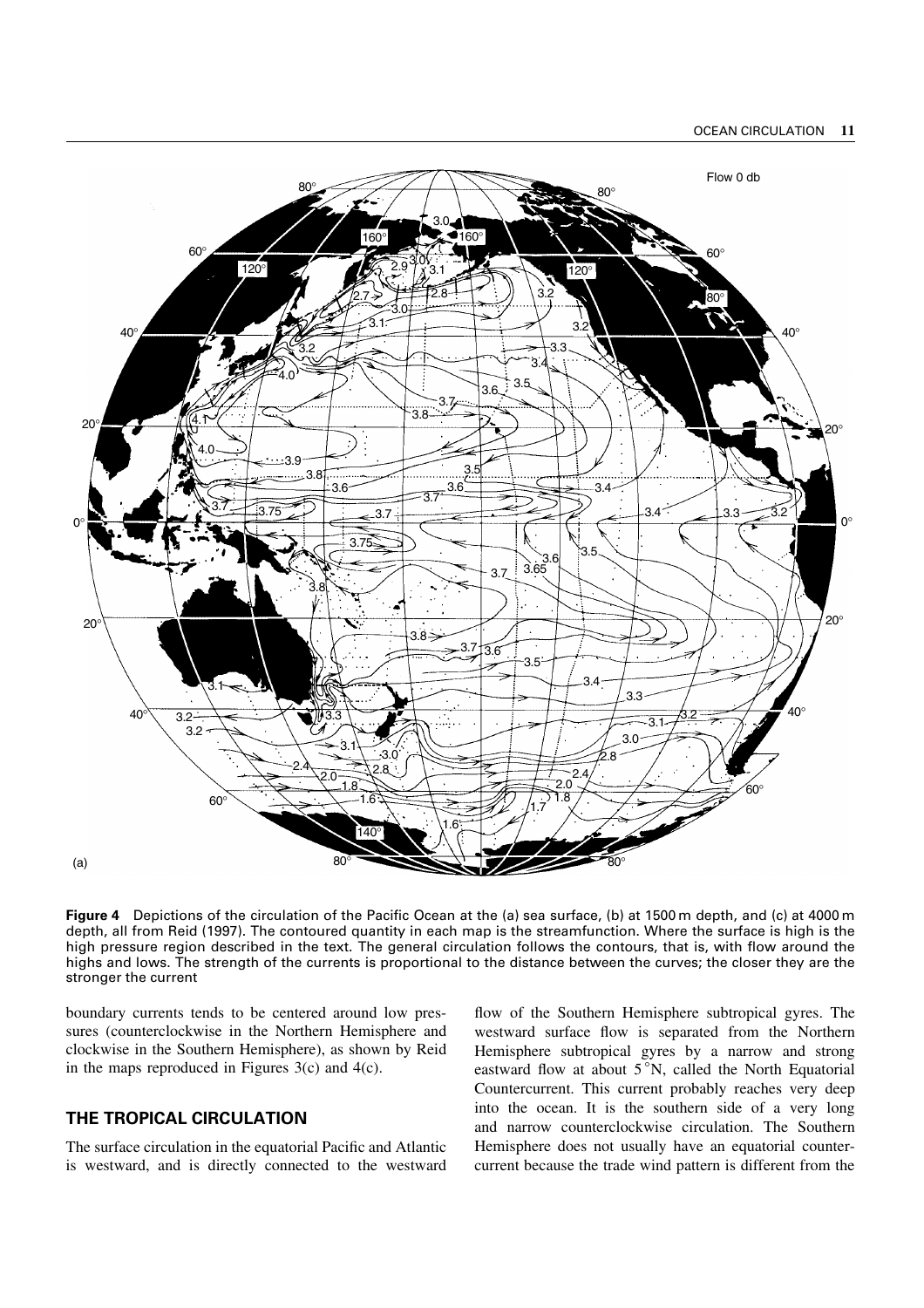**12** THE EARTH SYSTEM: PHYSICAL AND CHEMICAL DIMENSIONS OF GLOBAL ENVIRONMENTAL CHANGE





Northern Hemisphere. The difference lies in the average position of the Intertropical Convergence Zone north of the equator, which creates the North Equatorial Countercurrent (*see* **Intertropical Convergence Zone (ITCZ)**, Volume 1).

North of the North Equatorial Countercurrent lies the North Equatorial Current, which is also the westward flow of the subtropical gyre and which was mentioned in the section on surface circulation. The North Equatorial Current flows westward to the western boundary and splits into the northward western boundary current for the subtropical gyres (Gulf Stream and Kuroshio) and into a southward

flow for the long, narrow clockwise tropical gyre (Antilles Current in the North Atlantic and Mindanao Current in the North Pacific).

The westward equatorial surface flow is driven by the trade winds (easterlies). When the trade winds weaken or even reverse, the flow of water westward at the equator weakens or reverses and upwelling weakens or stops. In the Pacific, this is the case during an El Niño (see **El Niño and** La Niña: Causes and Global Consequences, Volume 1). In the Indian Ocean, this change in the trade winds happens twice a year during the transitions between monsoons; when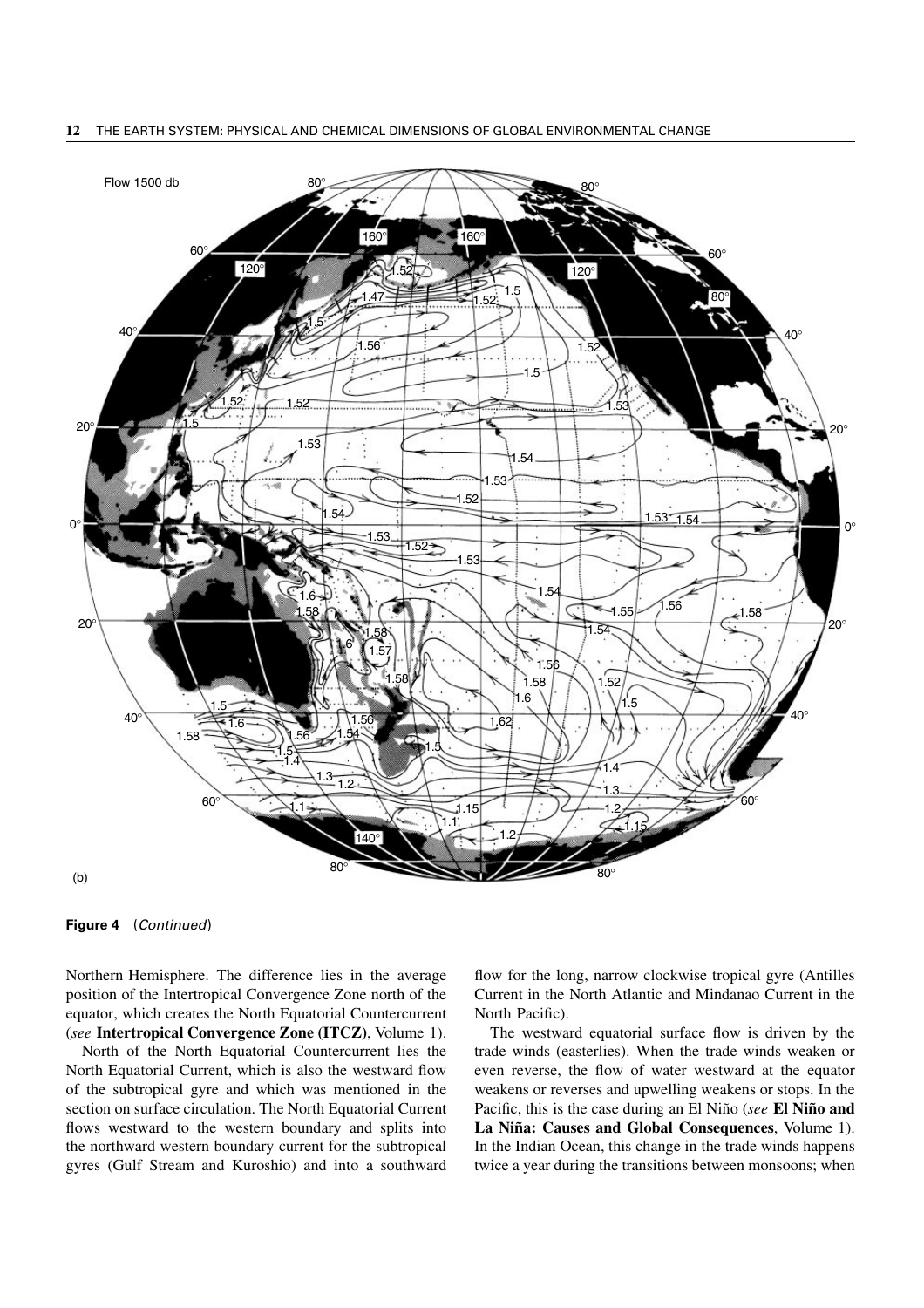



the winds are from the west along the equator, the equatorial surface flow becomes strong and eastward and is referred to as the Wyrtki Jet.

Immediately below the surface currents, the flow directly on the equator is eastward and very strong (greater than  $1 \text{ m s}^{-1}$ , that is, even stronger than the Gulf Stream). The strong flow is centered around 150 m depth, and is shallower to the east. It is no more than about 100 m thick and is confined to within 1 <sup>o</sup>latitude from the equator. This continuous flat ribbon of flow (100 m thick by 200 km wide) is called the Equatorial Undercurrent.

Below the Equatorial Undercurrent, the equatorial currents have complicated structure in the vertical. Immediately below the undercurrent, the flow is westward and is called the Equatorial Intermediate Current. This current extends down to about 900 m depth. Between 900 and 1800 m, the flow reverses direction every 150 m. These are referred to as the stacked jets. Finally at the bottom on the equator is a layer several thousand meters thick that flows eastward (Firing, 1987).

The subsurface flow just north and south of the equator is eastward, down to at least 400 m (Figure 5). These flows are called the North and South Subsurface Countercurrents, or the Tsuchiya Jets. They sometimes appear to be slightly deeper poleward extensions of the Equatorial Undercurrent.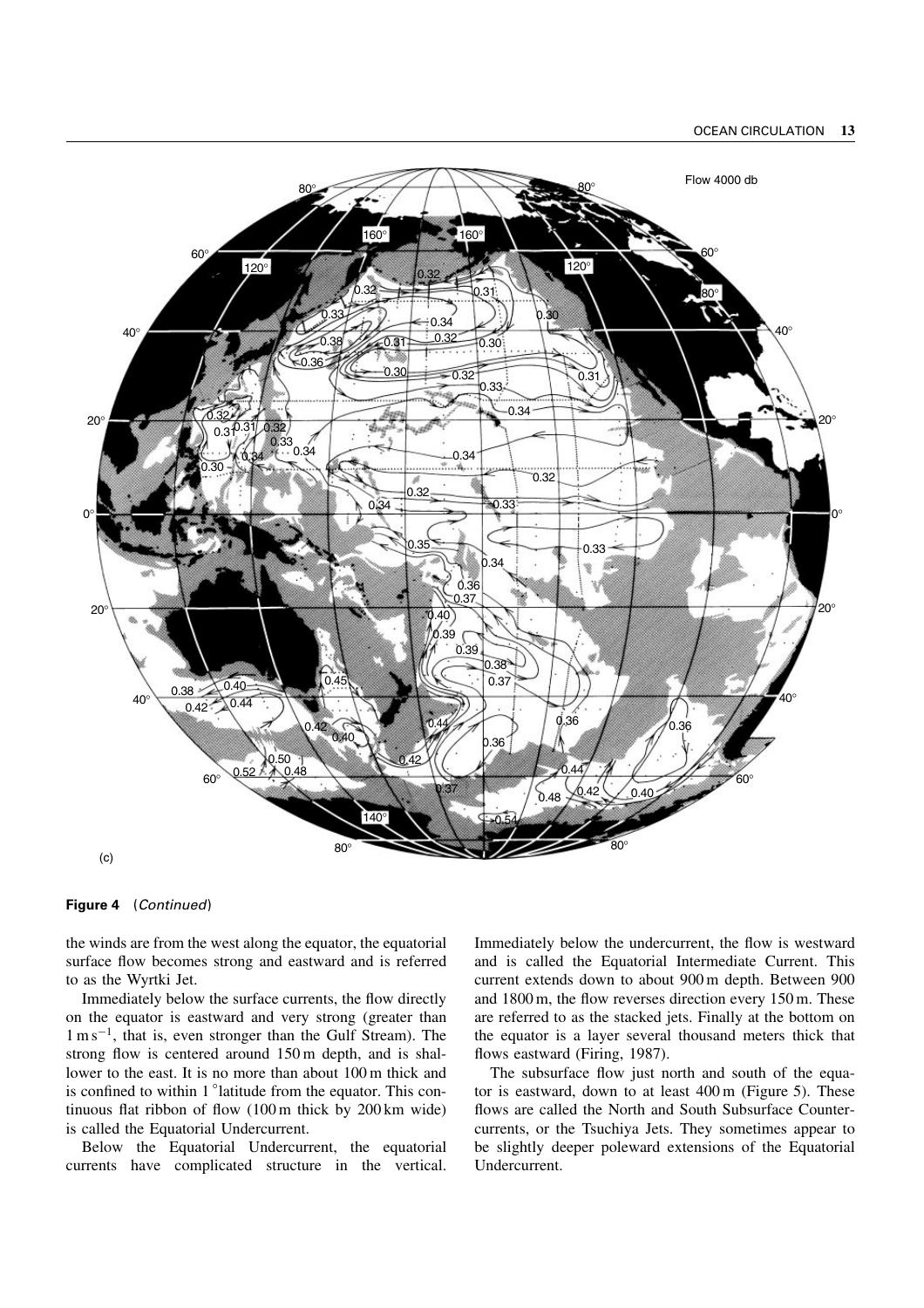

**Figure 5** East–west circulation within several degrees of the equator in the central Pacific, based on Wyrtki and Kilonsky (1984) for the upper 1000 m and Firing (1987) for the full water column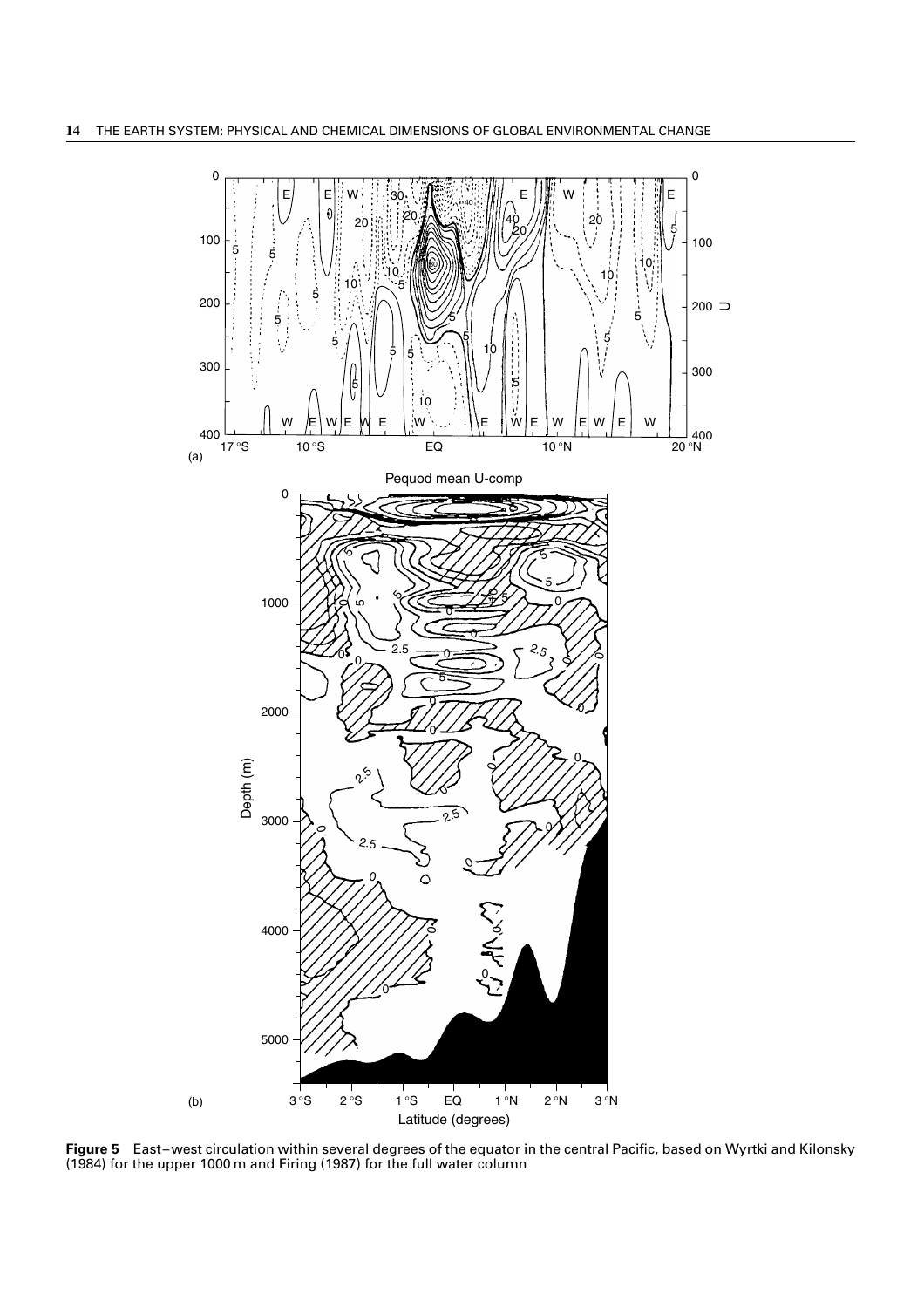#### **THE GLOBAL THERMOHALINE CIRCULATION**

The circulations at individual levels shown in the previous three sections provide a view of the complex horizontal flows that transport waters around the basins. It is difficult from these views to discern the throughputs of water that connect the basins and oceans. However when the ocean's properties are viewed along cross-sections from top to bottom and, say, from the northernmost to the southernmost part of each hemisphere, it is clear that there must be connections between the ocean basins. For instance, north–south cross-sections of salinity through the middle of each ocean in the article on salinity patterns (*see* **Salinity Patterns in the Ocean**, Volume 1) show that waters can be detected for a long distance from their high or low salinity sources. These properties are carried by the circulation. The circulation that carries water properties from one wind driven regime to another is the thermohaline circulation.

The thermohaline circulation is driven by cooling, evaporation and salinization through sea ice formation, which increases density, and by heating and precipitation, which decrease density. The thermohaline circulation is much weaker than the wind driven circulation and so it is difficult to see its effect on currents in the upper ocean where the wind driven circulation is vigorous. In the deep ocean, the permanent circulation, particularly when quantified by transports of currents carrying water from one region to another, is dominated by thermohaline forcing.

Cooling is probably the most significant of the various processes in driving a discernible, easily quantified circulation. This is because deep convection created by cooling is localized to well-defined regions of the oceans, and produces waters that are injected below the depth of the vigorous part of the wind driven circulation. References to global thermohaline circulation usually mean this mechanism of driving circulation. While cooling at mid-latitudes in the separation regions of the wind driven western boundary currents is enormous, the associated convection is not deep. The cooled waters are not dense enough to penetrate below the thermocline. It is nearly impossible to quantify how much circulation is associated with mid-latitude cooling because the circulation above the thermocline is strong and associated mainly with wind driving. Mid-latitude cooling is, however, an important part of the global heat budget (poleward heat transport), resulting in a shallow overturn, with somewhat cooler waters returning towards the equator, to be heated and returned poleward in the western boundary current.

Evaporation is large in the subtropical gyres, under the atmospheric high pressure zones (*see* **Salinity Patterns in the Ocean**, Volume 1). As with mid-latitude cooling, the effect of the evaporation can be seen almost exclusively in changes of properties and in calculations of net freshwater transport into the evaporation regions, but not in

the effect of evaporation on the circulation itself. On the other hand, brine rejection associated with sea ice formation also increases salinity and is a significant, measurable thermohaline process in producing denser water because it is localized, like high latitude deep convection driven by cooling (*see* **Sea Ice**, Volume 1).

Globally the heating of the Earth balances cooling. Most heating is in the tropics. This means that deep waters cooled at high latitudes must eventually be heated and returned to the surface. This process is probably distributed over most of the oceans, with deep waters gradually warming by downward mixing of heat until the water parcels rejoin the surface circulation and move to the cooling regions. The upwelling rates are very low and regions of larger and smaller upwelling have yet to be well determined.

Precipitation's role in the thermohaline circulation is mostly to inhibit convection. A large-scale example is the subpolar North Pacific, where the surface layer is relatively fresh due to local precipitation, large amounts of runoff from the coast of North America and sea ice melt in the Bering and Okhotsk Seas. The result is a surface layer that cannot convect through the resulting halocline even when the surface temperature is reduced to the freezing point. There are also well-documented events of large (hundreds of square kilometers) patches of low salinity at the sea surface in the subpolar North Atlantic that can inhibit the usual convection as they move slowly counterclockwise with the wind driven circulation (Dickson *et al.*, 1988).

Because the thermohaline circulation is weaker than the wind driven circulation and because it inherently involves overturning, a common way to quantify it is to compute how much water in different layers is transported into and out of given areas. A common choice is to calculate how much water flows northward/southward across an east–west section that goes completely across an ocean basin. For instance, transports are often calculated at 24 °N in the Atlantic and Pacific, where there are data sets that go from coast to coast. To be most meaningful, oceanographers divide the water column up into layers associated with surface waters, thermocline water, and various intermediate and deep layers. The resulting transports can show water moving northward across that latitude in say the uppermost, warm layer, and returning southward in a deep, but not bottom layer.

Transport calculations were introduced above for the wind driven circulation. It was seen above that the wind driven western boundary currents carry about 50–100 Sverdrups. The global thermohaline circulations described here carry about 15–20 Sverdrups, which is considerably less than the wind driven circulation. However, the thermohaline circulation is important because it connects all regions of the global ocean.

The recognizable elements of the thermohaline circulation are the deep western boundary currents, which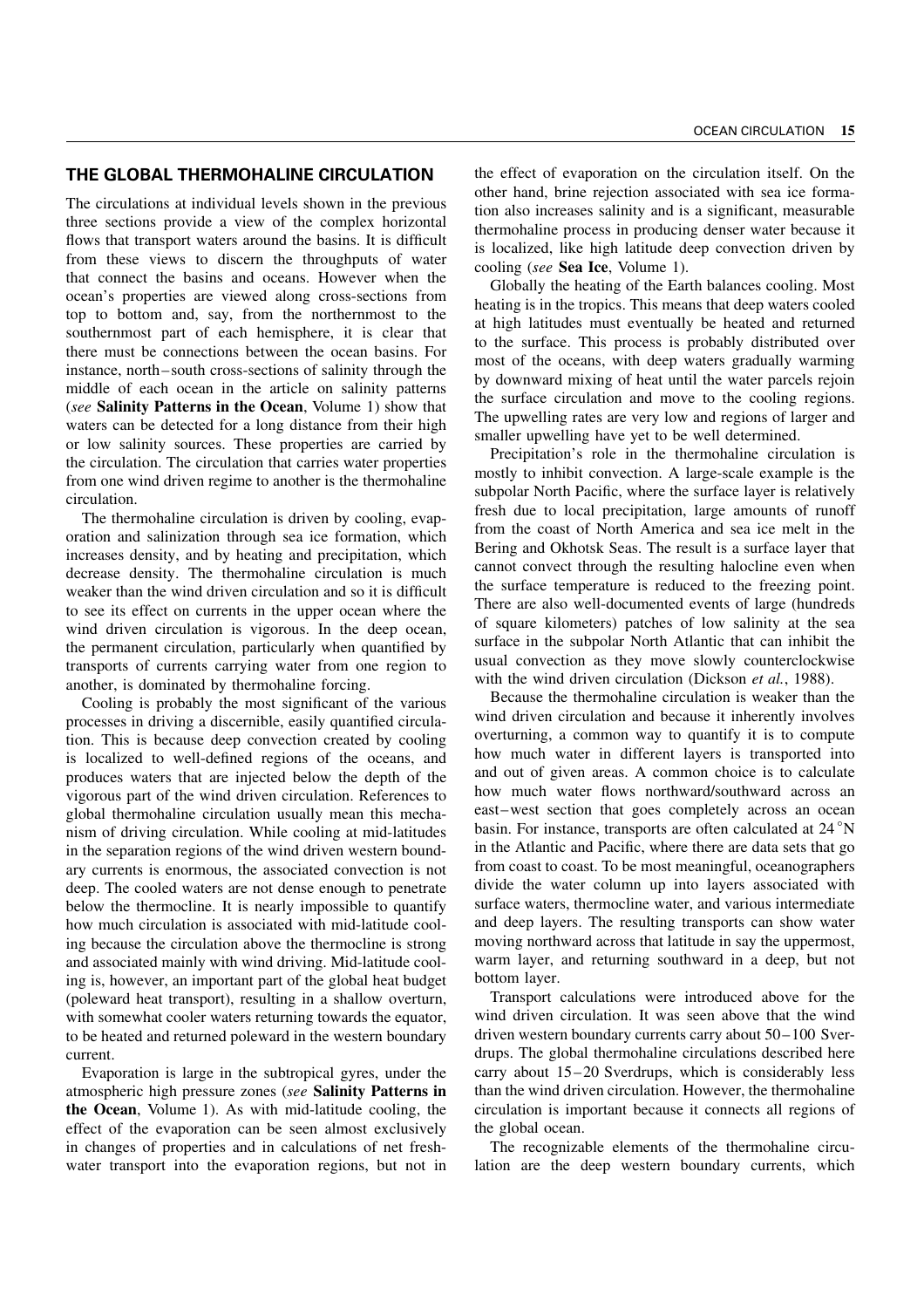

**Figure 6** Schematic circumpolar view of the global overturning circulation, modified from Schmitz (1996). The water mass names have been changed to match the nomenclature used here, some additional branches in the NADW formation have been added to match the text, and some details of Southern Hemisphere intermediate waters have been omitted

were mentioned in section 4 in reference to Figures 3(c) and 4(c). The pattern of flow that fills in the interior of the basins from the deep western boundary currents is strongly affected by topography.

There are two global thermohaline circulations involving deep convection at high latitudes: the North Atlantic Deep Water (NADW) and the Antarctic Bottom Water (AABW) cells (Figure 6). These two global overturning circulations are interconnected. Smaller thermohaline cells are more connected with the wind driven circulation and quite complex (see Schmitz, 1995) and will not be described here. NADW and AABW are water masses, that is, particular types of waters that can be recognized by their special properties, such as a salinity maximum (for NADW) or extreme cold temperature (AABW). Because thermohaline circulation involves transformation

of surface waters into something else, it is often and perhaps most easily described in terms of the plethora of recognized water masses. Besides the NADW and AABW, we will introduce several other water masses that are associated with the overturning circulations of these two.

The NADW global overturning has sometimes been referred to as the global conveyor belt (Broecker, 1991), referring to its extent from the northern North Atlantic to the Pacific Ocean via the Antarctic, its upwelling, and its return of warm water through the Indonesian archipelago, across the Indian Ocean and back up into the Atlantic (*see* **Ocean Conveyor Belt**, Volume 1). The actual NADW cell has considerably more detail and many additional elements (Worthington, 1976; Schmitz and McCartney, 1993; Reid and Lynn, 1971; review in Talley, 1996). The NADW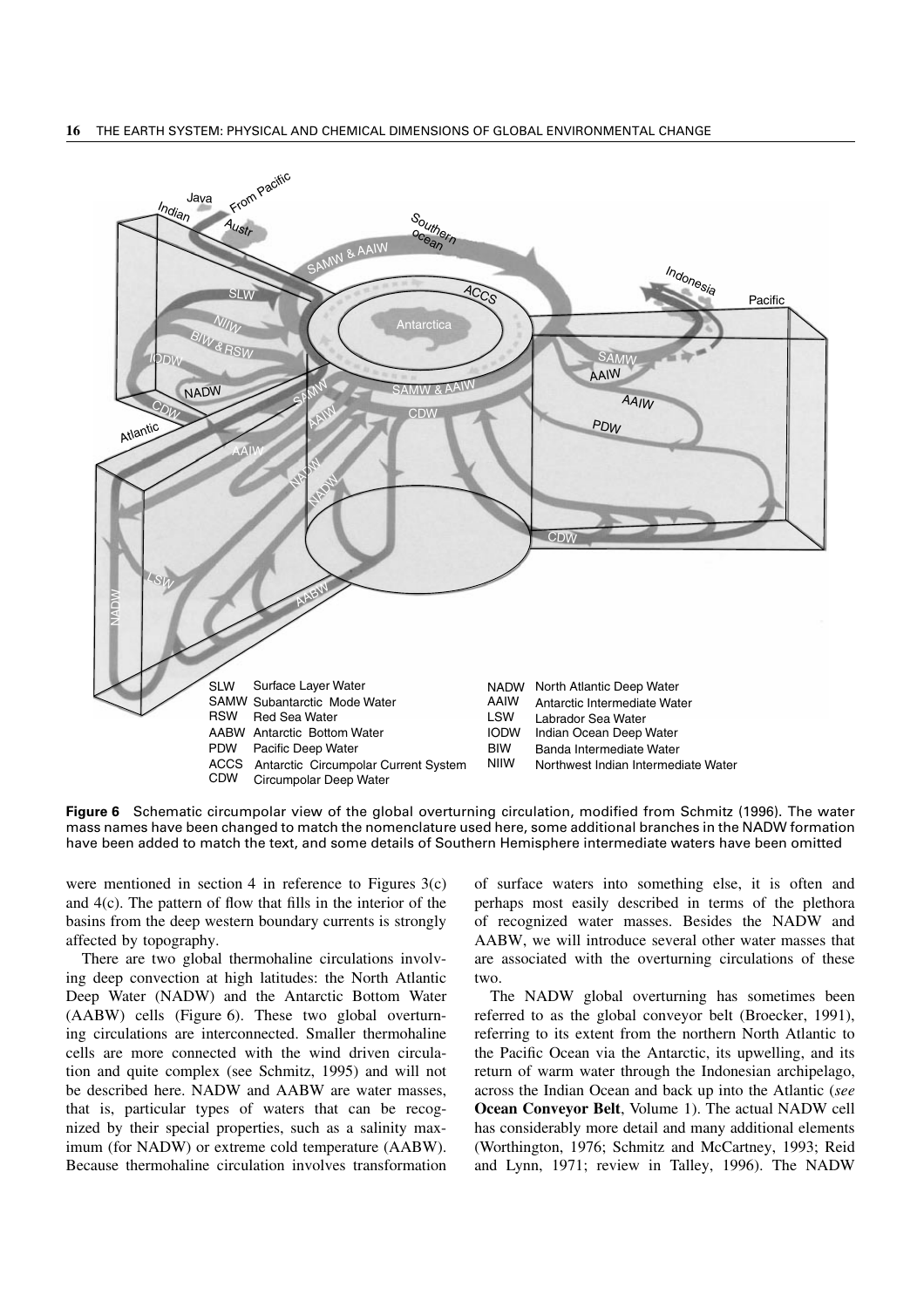cell is depicted reasonably well by Schmitz (1995, 1996) (Figure 6).

The deep water in the NADW cell is formed in the northern North Atlantic. There are three northern North Atlantic sources. First is localized deep convection in the Nordic Seas, which lie north of the sills connecting Greenland, Iceland and Scotland. The renewed Nordic Seas water is dense and plunges over the sills into the subpolar North Atlantic; the most important pathway is through Denmark Strait between Greenland and Iceland. This dense Nordic Sea overflow water (NSOW) reaches the bottom of the northern North Atlantic and flows westward and southward, following the continental slope. The second source is localized intermediate depth convection in the Labrador Sea, between Labrador and Greenland. This area is part of the subpolar North Atlantic. The convected LSW fills the mid-depth of the Labrador Sea and is moved eastward out of the Labrador Sea to fill the subpolar North Atlantic and southward along the continental slope, just above the Nordic Seas water. Together the LSW and Nordic Seas overflow water form the deep western boundary current in the North Atlantic. At mid-latitudes these waters are joined by those from the third source, which is the Mediterranean Sea. Within the Mediterranean, deep convection driven by heat loss and evaporation creates a dense, very saline water that flows back into the North Atlantic, plunging down over the sill at the Strait of Gibraltar and filling intermediate depths at mid-latitudes. This MOW is recognized by its high salinity (*see* **Salinity Patterns in the Ocean**, Volume 1). The MOW joins the deep western boundary current in the tropics and together the renewed North Atlantic waters flow southward into the South Atlantic as the NADW. By the time they reach the southern South Atlantic, the individual sources of the NADW have mixed together and cannot be recognized; the NADW becomes a generally saline and well-oxygenated water mass.

NADW in the South Atlantic joins the Antarctic Circumpolar Current and flows eastward towards the Indian Ocean. As the NADW is carried eastward in the Antarctic Circumpolar Current, its high salinity gradually becomes fresher through mixing with other waters, but it remains recognizable as a salinity maximum all the way through the Indian and Pacific Oceans. Some of the high salinity water flows northward into the Indian and Pacific Oceans, and is one of the two major components of the deep water for these oceans. In the Indian Ocean, the northward flow of deep water occurs in three regions, separated by midocean ridges. In the southwestern Indian Ocean, a branch of NADW flows northward into the region east of the Agulhas. In the Pacific Ocean, the main northward flow is just east of New Zealand, in the deep western boundary current described in the section on tropical circulation. This deep flow fills the South Pacific and moves northward through

the Samoan Passage into the tropics and then into the North Atlantic.

Where does NADW upwell to eventually complete the circuit back to the northern North Atlantic? This is a very difficult question to answer. Within the North Atlantic, by computing net transports across sections from coast to coast, one can show that the northward warm flow is in the Gulf Stream and is mostly in and above the thermocline. The calculations become more difficult the more removed they are from the North Atlantic. What is clear is that there is no wholesale upwelling in the Pacific Ocean that feeds the warm westward flow through the Indonesian archipelago, as depicted in Broecker (1991) (*see* figure in **Thermohaline Circulation**, Volume 1). In the Antarctic Circumpolar Current, NADW is joined by bottom waters formed in the Antarctic. These flow together into the deep Indian and Pacific Oceans and both upwell into older deep water layers (between 1500 and 3000 m depth) in those oceans. The IDW and PDW re-enter the Antarctic Circumpolar Current and dilute the NADW there. South of the Antarctic Circumpolar Current, these mingled deep waters upwell to near the surface, only to have some portion convected or salinified through brine rejection to become deep and bottom waters in the Antarctic (the second major global overturning cell).

Some of the upwelled deep waters might also take part in formation of the thick mixed layer waters just north of the Antarctic Circumpolar Current. These thick mixed layers vary in properties around Antarctica, becoming colder and fresher eastward from South America until reaching their most extreme values just west of Chile (McCartney, 1977). The thick mixed layers in general are called Subantarctic Mode Water (SAMW). The coldest, freshest SAMW is modified by intermediate depth convection just west of Chile and becomes a fresh intermediate water called Antarctic Intermediate Water (AAIW). AAIW fills all of the Southern Hemisphere oceans north of the Antarctic Circumpolar Current, by spreading northward by the broad subtropical gyre circulations. SAMW, which is warmer than AAIW, also spreads northward from the Antarctic Circumpolar Current, via the subtropical gyre circulations.

SAMW and AAIW have three sources: water that flows southward in the Southern Hemisphere's subtropical gyre western boundary currents, water from south of the Antarctic Circumpolar Current that is pushed northward across the current, and upwelling from the underlying deep waters, most likely as the SAMW and AAIW circulate around the subtropical gyres.

Schmitz (1995) shows an upwelling of deep water to intermediate water within the subtropical gyres and then a conversion of intermediate waters to warm upper waters, primarily in the eastern South Pacific and eastern South Atlantic. Many of the conjectures about upwelling are, however, based on mass balances that have significant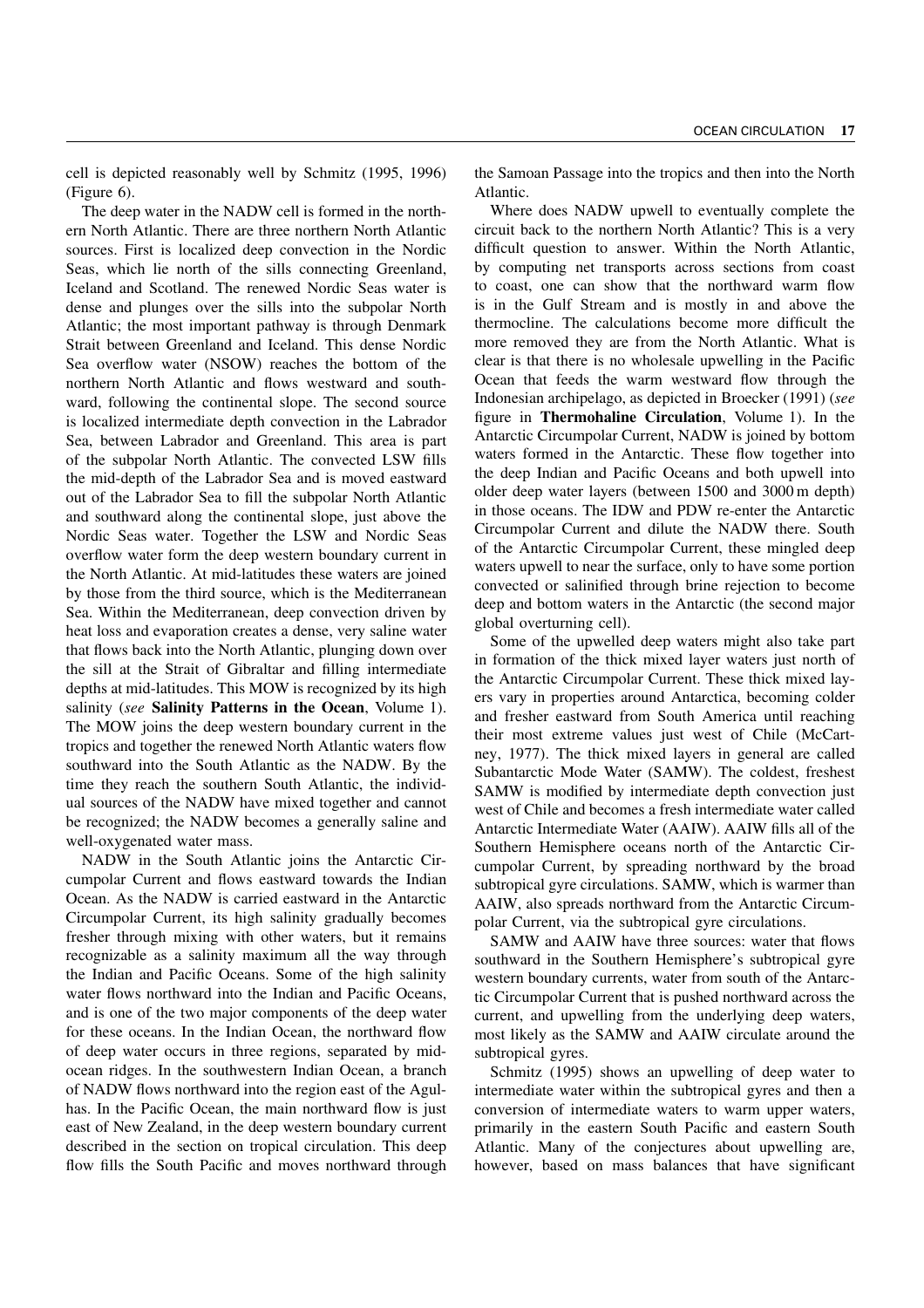errors. What Schmitz's (1995) schematics and budgets do clearly show is that the global thermohaline system is fairly complicated.

The second major global overturning circulation is that of AABW (or Lower Circumpolar Deep Water, CDW), with formation of this water in localized regions in the Antarctic (Orsi *et al.*, 1999). Two primary sources of AABW have been found in the Weddell Sea and in the Ross Sea. Both of these areas have clockwise subpolar-type gyres, as described in the first section. Formation is through brine rejection, which occurs during formation of sea ice (*see* **Salinity Patterns in the Ocean**, Volume 1; **Sea Ice**, Volume 1). A third distributed source has been found along the Antarctic coast south of Australia (Rintoul, 1998), also presumed to be brine rejection in coastal areas. AABW spreads northward to the Antarctic Circumpolar Current through the gyre circulations south of the current. From the Antarctic Circumpolar Current, it enters the deep Atlantic Ocean as a northward flowing deep western boundary current, beneath the southward flowing deep western boundary current that carries NADW. AABW is the bottom water of the South Atlantic and also of the North Atlantic, extending as far north as Bermuda. By the time it reaches Bermuda, it all upwells into the NADW layer above it, and the bottom waters north of this region are NADW.

In the Indian and Pacific Oceans, AABW flows northward along with the high salinity NADW core that is also within the Antarctic Circumpolar Current. Oceanographers usually do not refer to these cores as AABW or NADW, because they are significantly diluted by the old deep waters from the Indian and Pacific Oceans, which themselves are formed from upwelled AABW and NADW. Throughout its path, AABW upwells into the deep water layer above it, and so it does not fill the northern reaches of either the Atlantic or Pacific Oceans.

What is the warm water return path to the AABW source? As mentioned above, the water that is found at the surface in the Antarctic regions where AABW is formed, is upwelled deep water from the Antarctic Circumpolar Current.

The magnitude of the currents associated with the NADW and AABW overturning circulations is about  $5 \text{ cm s}^{-1}$ . The total transport of NADW out of the North Atlantic is 15–20 Sverdrups. The transport of AABW into the Antarctic Circumpolar Current is not as well measured, but is between 10–30 Sverdrups.

#### **PHYSICAL PROCESSES THAT CREATE THE GENERAL CIRCULATION**

Up to this point, the circulation of ocean waters has been described without much mention of the physical processes that oceanographers consider to be central. These are described here. The preceding sections could have been couched in these physical process terms, much as is the

description of global circulation and water masses in a recent text by Tomczak and Godfrey (1994) and in a review of what is known about Pacific circulation with emphasis on comparison with theory (Talley, 1995). The central concepts for ocean circulation are: geostrophy, Ekman transport, Sverdrup transport, western boundary current theory, subduction, abyssal circulation theory, and equatorial circulation theory. These are not a complete set of the important concepts, but serve as a framework for much of what was described in the previous sections. Reasonable descriptions of these processes without extensive mathematical formulations can be found in texts such as Tomczak and Godfrey (1994).

A basic tenet for general circulation, which has very large spatial scales except in boundary currents, and long temporal scales, is that friction (viscosity) is very weak. Molecular-scale diffusion is indeed extraordinarily weak compared with the diffusion and friction that would be needed to have any impact on the general circulation. The ocean does have some frictional responses, including the Ekman transport and western boundary current formations described below. Because we observe these behaviors, which occur only in boundary layers at the sides of the ocean where flow changes rapidly with distance or depth, and because we also observe that most of the ocean acts as if there were no friction, we conclude that something like friction must be acting near boundaries. Based on where the pseudo-frictional behavior occurs, we empirically conclude that small-scale turbulence, and possibly eddies up to a scale of a few kilometers, create something like friction and diffusion for the general circulation.

The most central concept for the general circulation is *geostrophy*, which is a balance between the force resulting from differences in pressure and the Coriolis force resulting from the Earth's rotation (*see* **Coriolis Effect**, Volume 1). Geostrophic flows in the Northern Hemisphere are always exactly to the right of the pressure difference force, while in the Southern Hemisphere they are always exactly to the left. All general circulation flows, except in the very surface layer (top 50 m) and right on the equator, are geostrophic. Tests of geostrophy using direct current measurements have borne this out. The pressure differences, especially for the upper ocean circulation, arise from differences in sea surface height, which allows more water mass to appear in one place than another. The difference in sea surface height across the strongest currents such as the Gulf Stream are no more than about 1 m and height difference for weaker currents are much smaller. This cannot be measured directly with today's technology. Therefore, we have no direct knowledge of the absolute pressure difference between two points. What we can construct though from the ocean's density distribution is how the pressure differences change with depth, which means that the velocity changes with depth. For instance, for a wind driven circulation such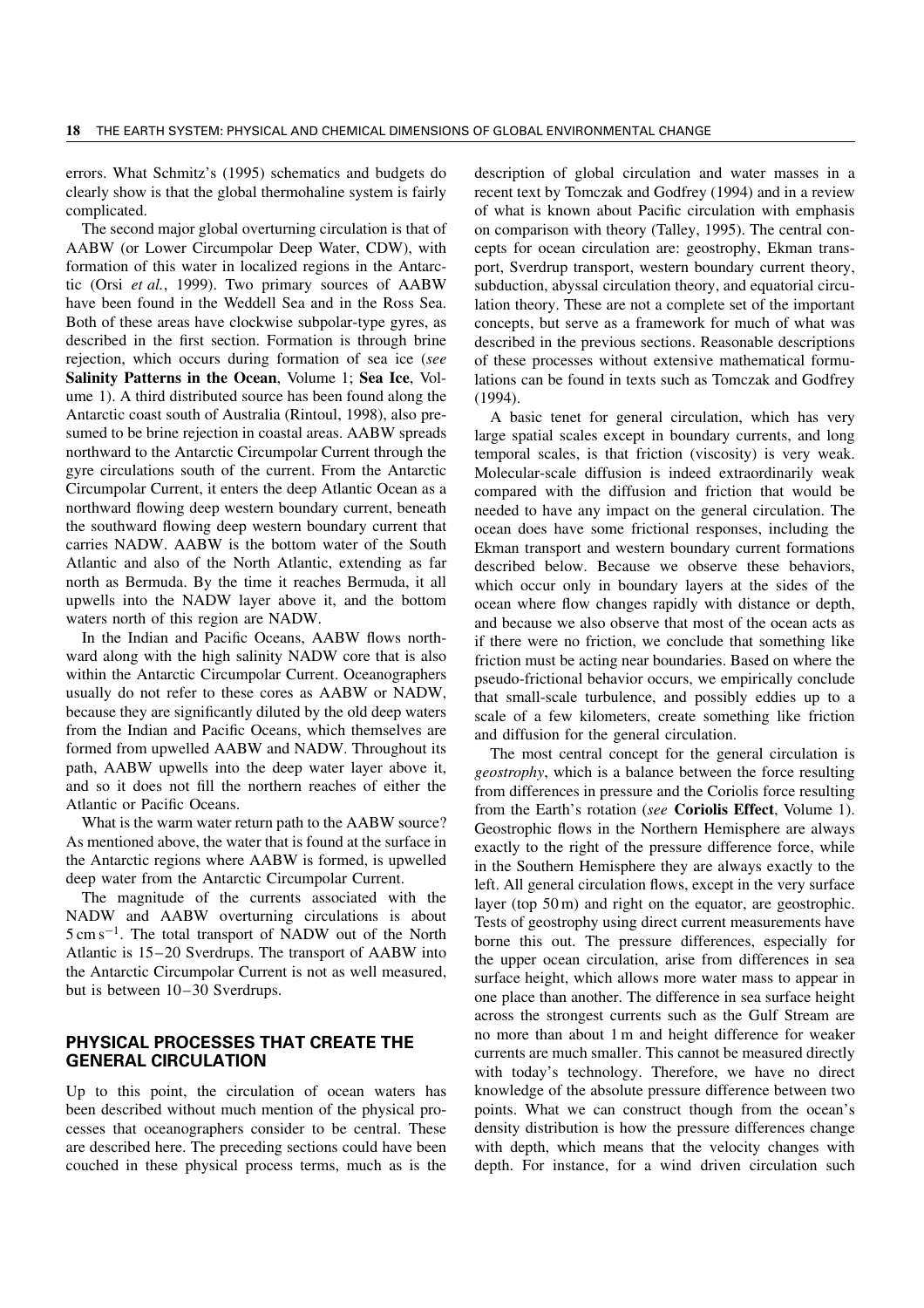as the Gulf Stream, the velocity is highest at the sea surface, which means that the largest pressure difference is at the surface. Velocity decreases with depth, which has implications for the density distribution with depth, resulting in density surfaces that tilt across the current (see the textbook descriptions). We then must somehow measure or guess the true pressure difference at one reference depth. This is done in many ways, all of which require intensive work.

The second central concept is of *Ekman transport*, which is the flow driven directly by the winds in the surface layer. The winds push on the water through friction, and the frictional flow in the very top layer (say  $1-2m$ ) is conveyed through friction to the next layer and so forth. This downward conveyance of the frictional driving dies out with depth, and vanishes around 50 m. Because of the Earth's rotation, each layer is driven slightly to the right of the one above in the Northern Hemisphere (left in the Southern Hemisphere). If the total flow in this 50 m thick layer, which was first described by Ekman (1905), is added up, the net flow is exactly to the right of the wind (Northern Hemisphere). This net flow is the Ekman transport and is how the wind directly forces the ocean.

Ekman transport has immediate consequences for the ocean when winds blow along a coast. If, as along California, they blow from the north in the Northern Hemisphere, then the Ekman transport is offshore (i.e., to the west), which results in upwelling at the coast to fill in waters pushed westward by the Ekman transport. The upwelled water comes from about 100–200 m depth and brings with it significant nutrients and colder water, as described in the first section. The offshore transport also causes the sea surface to be slightly lower at the coast than offshore, which results in a geostrophic flow along the west coast of North America, creating the California Current, which is the eastern boundary current described in the first section.

In the middle of the oceans, in places where the winds vary with position, the Ekman transport also varies with position. This results in upwelling if the Ekman transport has to be supplied (Ekman divergence), or downwelling if it has to be removed (Ekman convergence). In subtropical gyres, which are driven by westerly (west to east) winds on the higher latitude side and trade winds (east to west) on the lower latitude side, Ekman transport is towards the equator on the higher latitude side and towards the pole on the lower latitude side. This results in downwelling in the gyre. Subpolar gyres on the other hand are characterized by upwelling, which explains their much higher surface nutrient content and hence much higher productivity than subtropical gyres. The biology in surface waters uses up whatever food is available in a short time, and the dead parts and fecal pellets that fall below the surface layer provide nutrients back into the water through bacterial decay.

The surface circulation described in the first section was the purely geostrophic circulation, based on pressure differences and Coriolis acceleration. Ekman transport is not geostrophic, and is superimposed on top of the geostrophic flow. Thus, the surface circulation, as described here, is really more like the true circulation about 50 m below the sea surface, assuming only small changes in the pressure difference force between the surface and 50 m.

The third concept for general circulation is *Sverdrup transport*. This is the reaction of the full water column to Ekman convergence or divergence. When there is Ekman convergence, and hence downwelling, it is as if the whole water column is being squashed. Because the water column is effectively rotating because the Earth is rotating, squashing will cause its rotation rate to flow (much like a spinning ice skater who extends her arms and slows). The rotation rate change is accomplished by the movement of the water column to a different latitude, with slower spinning being towards the equator and faster spinning towards the poles. This response to the winds/Ekman transport was theorized by Sverdrup (1947). Sverdrup transport is geostrophic, i.e., the forcing that causes the northward or southward movement is very small, so that what we actually observe is that the pressure field is set up to produce geostrophic flow in the correct direction.

Because the average wind patterns for the globe are east–west, the mid-ocean Sverdrup transport tends to be all northward or almost all southward at a given latitude. Therefore Sverdrup transport can work only if there are north–south boundaries along which the flow can return in a narrow boundary current that has different physics from the Sverdrup transport. Support for the Sverdrup transport idea lies in the existence of the subtropical and subpolar gyres, in which flow is equatorward over most of the ocean in Ekman convergent regions, and poleward in Ekman divergent regions. This requirement for boundaries explains why the ocean does not exhibit a clear Sverdrup transport response to the winds in the Antarctic where there is no land (at the latitude of Drake Passage), and why the atmosphere which obeys the same physical laws as the ocean does not exhibit Sverdrup transport.

Narrow western boundary currents are required to return the Sverdrup transport back to its original latitude, to close the mass balance (because there are no holes in the ocean). These boundary currents are always on the western side of the ocean. This is because they are removing energy (or rotation changes) put in by the large-scale winds through the Sverdrup transport. The physics of the boundary currents that dictates that the currents must be on the western side is friction (or viscosity), which can act if there are large changes in flow in a short space scale. In a subtropical gyre of the Northern Hemisphere for instance, the winds put in negative rotation (reducing the rotation), with the response that the water moves equatorward. The water must move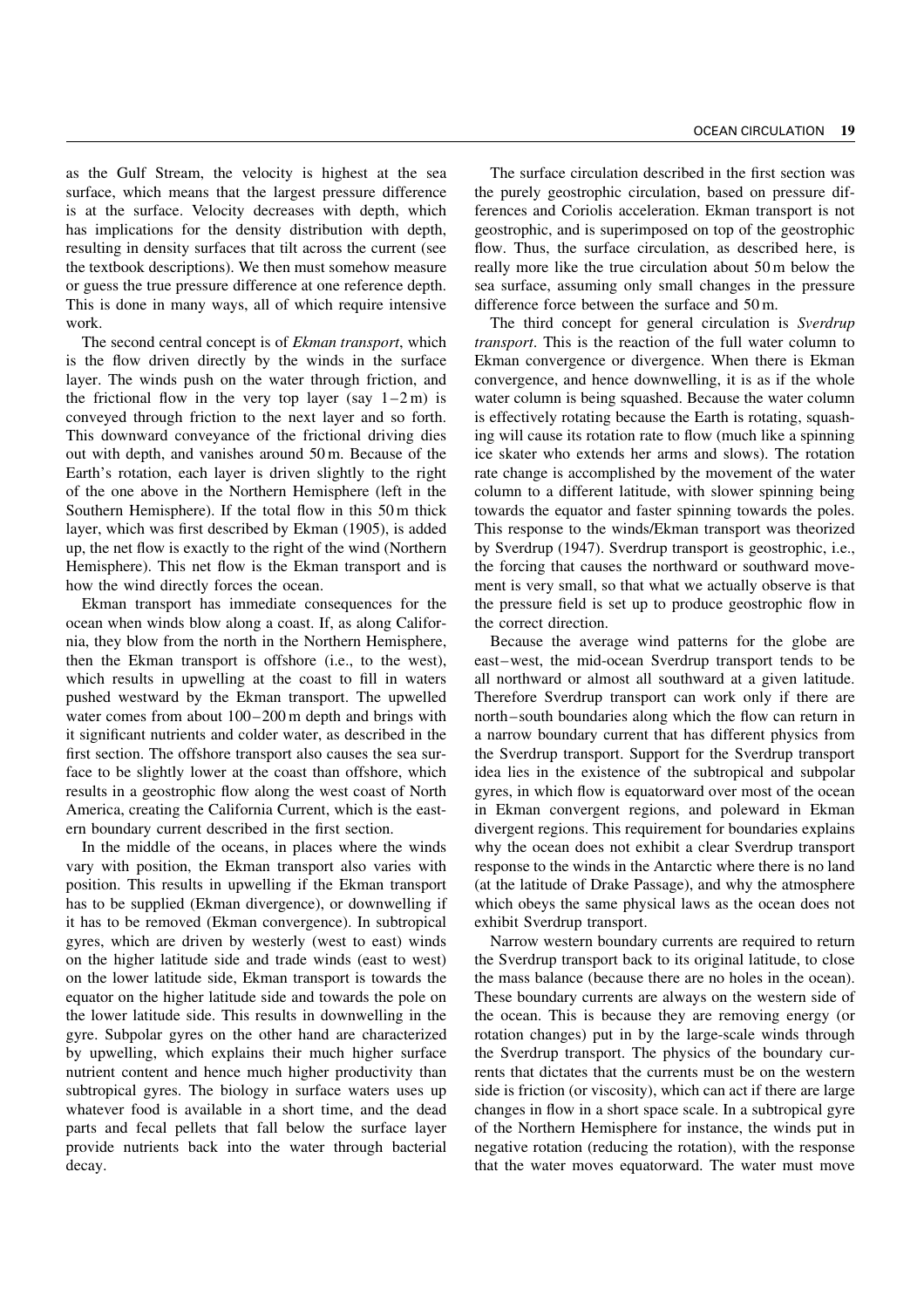back poleward to complete the gyre. This is only possible if there is a source of positive rotation. Friction acting on boundary current at the western wall can input positive rotation because the current will have no velocity at the wall, and maximum velocity at some distance offshore (about 50–100 km). This difference in velocity (zero at the wall and maximum offshore) will thus create positive rotation (think of a paddle wheel sitting in the flow next to the wall) and can balance the Sverdrup transport forcing. The theory of frictional western boundary currents was introduced by Stommel (1948) and Munk (1950) (*see* **Munk, Walter**, Volume 1). A frictional boundary current on the eastern wall however would have negative rotation with zero velocity at the wall and maximum poleward velocity offshore and so cannot balance the Sverdrup transport forcing. Like Sverdrup transport and unlike Ekman transport, the flow in western boundary currents is almost geostrophic i.e., the frictional part, while important in determining the direction and shape of the flow, is still much weaker than geostrophy, and so it is possible to use estimates of the horizontal changes in pressure to compute the speed of the currents.

Eastern boundary currents are of a completely different nature from western boundary currents, and were explained above when Ekman transport was introduced. They are the geostrophic flow that goes with the coastal upwelling created by offshore Ekman transport (equatorward if there is upwelling and poleward if there is downwelling). Upwelling is very shallow because the ocean is strongly stratified and it is not possible to bring very dense water all the way up to the surface, and so eastern boundary currents are also very shallow.

Returning to the interior circulation of the ocean gyres, we consider again the topic of subduction. As already explained, subduction is a phenomenon in the subtropical gyres in which the cooler surface waters from the higher latitudes in the gyre must be moving equatorward because of the Sverdrup transport. In the steady state ocean circulation, the surface waters are warmer and lighter towards the equator. Because there is no whole scale heating at the sea surface that would change the cooler water into exactly the right warmer waters, the cooler waters subduct beneath the warmer ones. Subduction is the main mechanism for setting the vertical temperature (and salinity) structure in the subtropical gyres, down to the depth of the coldest/densest water that outcrops at the highest latitude of the subtropical gyres. This latitude is around  $40-55^\circ$  depending on the wind patterns in each of the ocean basins. The subducted waters typically reach no deeper than about 500–1000 m in the centers of the subtropical gyres.

Part of the deep ocean circulation (i.e., the thermohaline part) is driven by sinking of cold, dense water at high latitudes and upwelling of these waters elsewhere. Abyssal circulation theory, introduced by Stommel and Arons (1960), explains the current structure that results from isolated sinks of water, the spread of these waters to fill the oceans, and a general upwelling to return the cold water back to the upper ocean. The latter process must be accompanied by downward diffusion of heat, of course, but is not included explicitly in the Stommel/Arons theory. The crux of their theory is that most of the ocean is responding to the general upwelling, because the sinking is so localized (for the ocean now this would be in the Nordic Seas and the Antarctic). If the upwelling is uniform, i.e., the same size everywhere in the ocean, and if the ocean had a flat bottom, then the upwelling acts on the deep ocean like Ekman divergence, acting to create Sverdrup transport in the wind driven ocean circulation. That is, the response is for the water columns to move poleward (slowly) because their rotation rate is being increased by the upwelling.

There must of course be a connection between the sources of dense water at high latitudes and all of this upwelling and poleward flow. Stommel and Arons showed that the connection is through deep western boundary currents, called deep because this mechanism has to do with circulation in the deep layer fed by the high-latitude sinking. Because the actual deep ocean is far from flat bottomed, and because the upwelling itself very likely is not uniform (although we do not yet know what its distribution is), the slow poleward flow of the Stommel/Arons theory is not really observed. However, the deep western boundary currents that connect all of the sinking and upwelling together are clearly observed and are the primary evidence that something like their mechanism is at work. Again, as for Sverdrup transport and wind driven western and eastern boundary currents, the abyssal circulation driven through this sinking and upwelling is basically geostrophic.

The equatorial circulation is a special topic because geostrophy breaks down at the equator. The breakdown is apparent because the Coriolis force has one sign in the Northern Hemisphere (flow is to the right of the pressure difference force) and the opposite sign in the Southern Hemisphere (flow to the left of the pressure difference). Right on the equator, the Coriolis force vanishes. Flow directly on the equator responds directly to the pressure difference force and flows from high pressure to low pressure (instead of being geostrophic). The surface frictional flow on the equator is pushed in the direction of the winds (rather than at right angles as in Ekman transport). In the Pacific and Atlantic, the equatorial winds are almost always easterlies (trades), and blow the surface water to the west. In the Indian Ocean, the winds reverse seasonally and sometimes blow the surface water to the west and sometimes to the east. Because all of these oceans have side boundaries at the equator, the wind blown water piles up at the boundary. This creates a sea surface height difference between the western and eastern parts of the oceans. In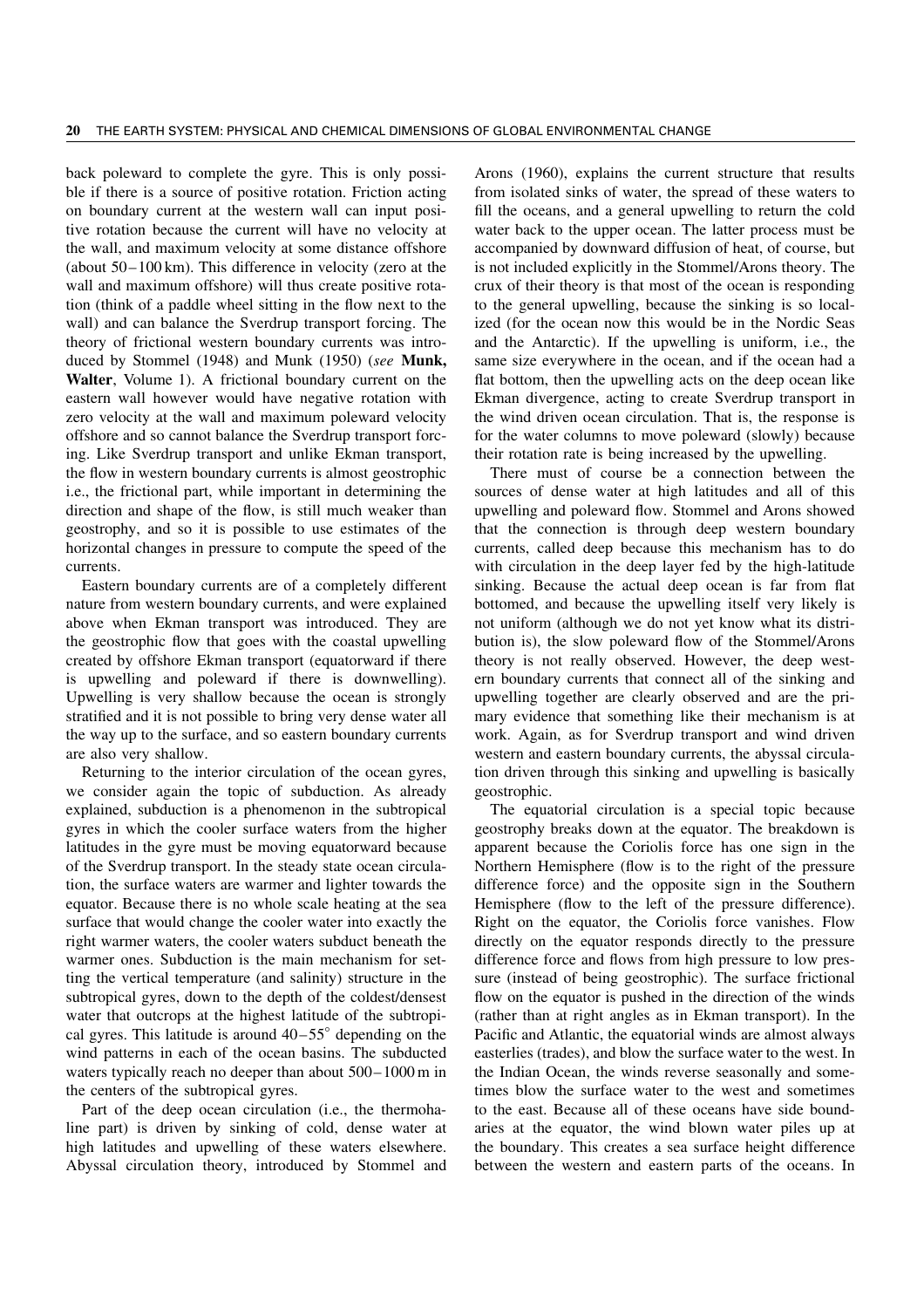the Pacific and Atlantic, the water is piled up at the western boundary. This creates a pressure difference force that drives water back towards the eastern boundary. The flow created by this pressure difference force is the equatorial undercurrent.

A small distance away from the equator (within 30 km), the Earth's rotation begins to assert itself on the equatorial circulation. Ekman transport (at right angles to the wind forcing) begins to assert itself and flow also begins to respond geostrophically to pressure differences. The Ekman response to the prevailing trade winds in the Pacific and Atlantic is transport away from the equator both north and south of the equator. This creates upwelling in the equatorial region, which is important for setting sea surface temperature there and hence has a direct impact on climate (see section below).

There are many additional aspects to ocean circulation theory at the equator, including reasons for the existence of such very complicated vertical structure, but there is not room here to go into them because explanations require introducing the very large-scale waves that adjust the ocean circulation to changes in forcing.

#### **THE ROLE OF OCEAN CIRCULATION IN CLIMATE**

The ocean affects the atmosphere and hence the Earth's climate by directly heating and cooling the atmosphere. The ocean also affects climate through its effect on the Earth's albedo, which is how strongly the Earth reflects solar radiation back to space, and by its role in greenhouse gas cycles. Climate change also has an expression in the ocean through changes in temperature and salinity distributions, largely due to circulation changes, which in turn affect biological distributions in the ocean.

The circulation, temperature and salinity changes that are associated with present day climate fluctuations, particularly those centered at mid to high latitudes such as the North Atlantic Oscillation and the Arctic Oscillation, are linked to only small perturbations to the general circulation (*see* **Arctic Oscillation**, Volume 1; **North Atlantic Oscillation**, Volume 1). The tropical climate fluctuations such as El Niño are associated with relatively larger changes, but even these are only large at the sea surface, with only small changes to the deeper tropical circulation. During the much longer glacial cycles, the circulation can be significantly perturbed, but the basic physical elements described in the section above remain intact even if altered.

Ocean circulation thus affects climate through its influence on sea surface temperature, ice formation, and the upwelling/downwelling that affect greenhouse gas sequestration. The ocean's surface temperature distribution is a major forcing factor for the atmosphere, particularly in the tropics where atmospheric convection to great heights occurs. The ocean has a central role in the tropically centered climate cycle of El Niño (see El Niño and La Niña: **Causes and Global Consequences**, Volume 1). Sea surface temperature in the equatorial oceans is affected by the depth of the thermocline there, by the extent to which there is upwelling of colder waters from below the thermocline, and by east–west circulation that moves warm and cold waters around. The normal trade wind forced Pacific Ocean circulation, with surface waters pushed to the west and upwelling driven mainly by Ekman transport away from the equator, results in warm temperatures in the west and cold in the east. When the trade wind strength is reduced, and winds in the western Pacific even reverse, upwelling is reduced and warm water surges to the central Pacific. This reduces the temperature difference between the western and eastern equatorial regions, which in turn changes the strength and shifts the location of the atmosphere's tropical convective cell (the Walker circulation). This shift in the atmosphere further reduces the trade winds hence the cycle has positive feedback. Similar feedbacks between the ocean and atmosphere are being explored for the tropical Atlantic and Indian Oceans.

Within the lowest layer of the atmosphere the ocean has a major impact on local climate, as clearly seen in coastal regions. Water has a much larger heat capacity than air, which means that water temperature changes in response to gain or loss of a given amount of heat are much smaller than air temperature changes. Ocean temperatures vary within a much smaller range than air temperatures. Coastal climates have much smaller extremes than inland climates because of this relative oceanic stability.

At mid and high latitudes, the direct feedback of the ocean's surface temperature on climate is less marked because deep atmospheric convection is a tropical phenomenon. The general surface temperature difference from equator to pole, much of which is due to the ocean, drives the atmosphere's Hadley circulation with rising air in the tropics and sinking air at mid-latitudes. The large heat loss from the ocean (heat gain by the atmosphere) within the subtropical western boundary current separation regions affects the major storm tracks. Several climate modeling studies have suggested the importance of mid-latitude ocean temperature distributions in the mid-latitude decadal climate oscillations (e.g., Latif and Barnett, 1994). The lure of using ocean circulation to explain these variations is in the match of the time scale of the oscillations to the time scale of the upper ocean circulation. This takes a decade or two depending on ocean width, with the Pacific width and time scales about twice those of the Atlantic. Mid-latitude temperature distributions are affected by the strength of the western boundary currents, by sequestration of temperature anomalies through subduction in the subtropical gyres with reemergence of the anomalies either in the tropics or at the western boundary, and by westward, slow propagation of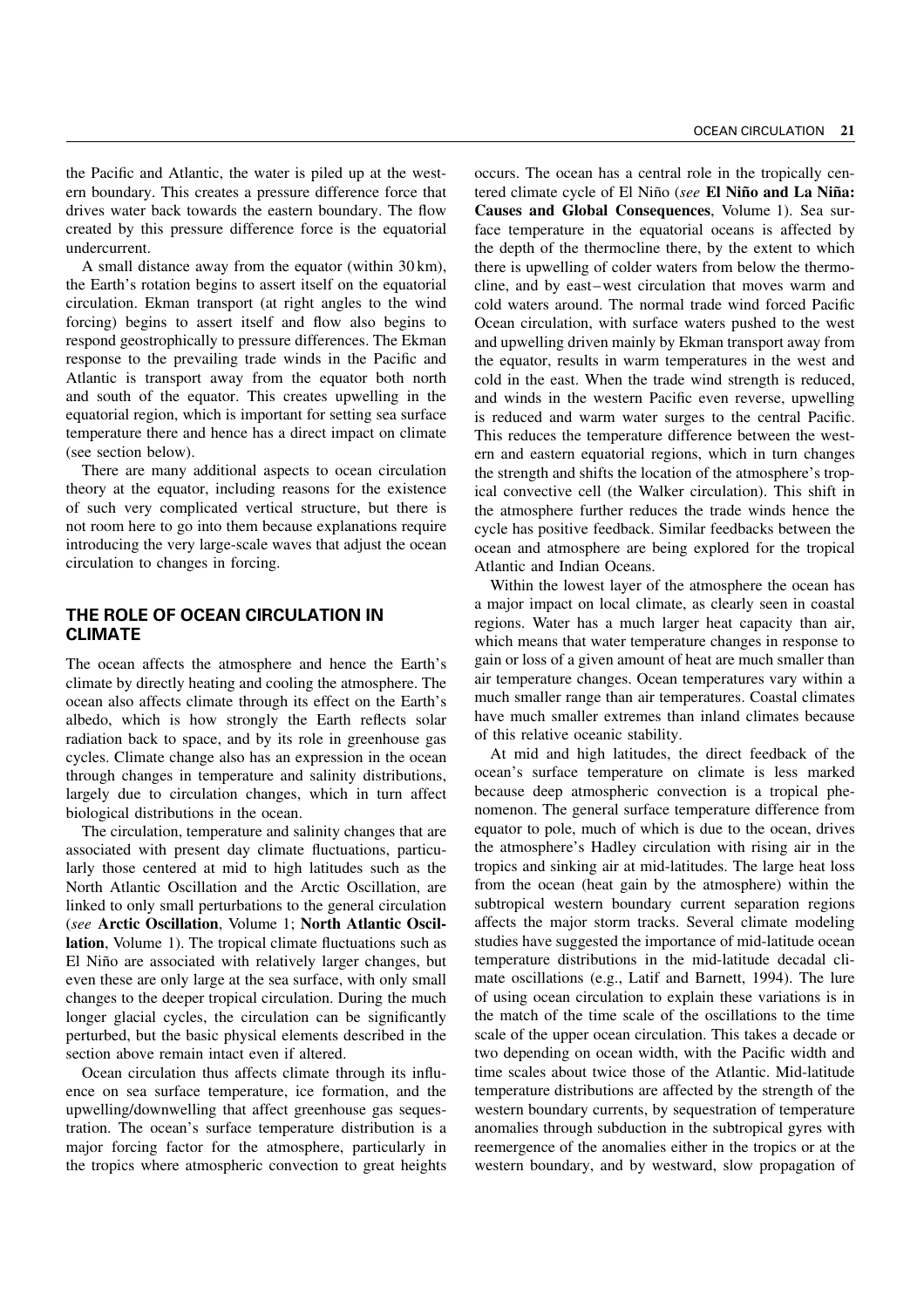large-scale planetary waves that carry information about the ocean's thermocline depth and hence upper ocean temperature distribution.

The ocean's various thermohaline circulations help to redistribute the Earth's heat, with the oceans carrying about one-third to one-half of the Earth's heat from the tropics to the poles and the atmosphere carrying the remainder. Where circulation is dominated by wind driving, such as in the North Pacific, almost all of the heat is carried in the shallow wind driven circulation, and is associated with subduction. Where circulation also has a major thermohaline component, and if the thermohaline component is associated with temperature changes of more than about 5 °C, both the wind driven and thermohaline circulations are important for heat transport. Such is the case in the North Atlantic, where there is both major heat loss in the Gulf Stream separation region, associated with the wind driven subtropical gyre, and heat loss in the eastern subpolar gyre and in the Nordic Seas, associated with the deep thermohaline overturning. Warmth is carried northward by the ocean circulation, and the cooled waters return southward in both the subducted upper layers of the subtropical gyre and in the intermediate and deep waters formed farther north.

Changing sea ice distributions (*see* **Sea Ice**, Volume 1) may have a stronger effect on climate than mid-latitude sea surface temperature changes, through both the much larger temperature contrast between the ice and water than between different waters and by the role of ice in the Earth's albedo (reflectivity). Sea ice distributions are affected to some extent by ocean circulation. A marked example is in the Nordic Seas between Greenland and Norway and north of Iceland, where warm northward flowing North Atlantic waters keep the eastern part of the Nordic Seas ice-free all year round. An increase in the flow would decrease the sea ice area and move the ice edge. During glacial periods, sea ice extended much farther equatorward and the atmospheric circulation would have had significantly different strength as a result.

Within the ocean, climate change, including interannual and decadal variations as well as much longer time scales, has a demonstrable effect on local biological productivity and species distribution. In the North Atlantic for instance, observed changes in temperature in the subpolar gyre over the past 100 years have had major consequences for fisheries, particularly spawning grounds which depend on temperature (Dickson *et al.*, 1988). In the North Pacific, El Niño changes the temperature distribution of the tropical and eastern boundary regions, including flow of warmer waters poleward along the eastern boundaries, which brings tropical species to higher latitudes, and which reduces the efficiency of local upwelling and hence reduces nutrient supply to the local fisheries.

At the western boundary of the North Pacific, the position of the subpolar western boundary current separation (that is, maximum southward intrusion of Oyashio waters) is carefully monitored by Japanese fisheries agencies because of the profound impact of presence or absence of the nutrient rich Oyashio waters. Within the subpolar North Pacific, the position of the subarctic front also has a large impact on fisheries, because of the large-scale upwelling of the subpolar gyre north of the front. The latitude at which the subpolar and subtropical gyre circulations split in the eastern North Pacific impacts the paths followed by returning spawning salmon. (North of Vancouver Island the fish belong to Canadian fisherman and south of Vancouver Island they belong to US fisherman.) Many other examples of how ocean and circulation changes impact biota abound, including in paleooceanographic studies, in which changes in marine species are used to reconstruct past ocean circulations.

The role of the ocean circulation in climate was the main subject of the international World Ocean Circulation Experiment (WOCE), whose field study phase was 1991–1998, and which has sponsored major advances in general circulation modeling and ocean data assimilation (*see* **WOCE (World Ocean Circulation Experiment)**, Volume 1). Because it was recognized that the general circulation, as it exists today, is central to climate, much of WOCE dwelt on describing and modeling the present ocean circulation. WOCE results have been reported in several thousand scientific publications, and have been summarized in a recent book (Siedler *et al.*, 2001). The WOCE data sets and model advances will be used for decades to come to continue to advance understanding of the general circulation and to provide necessary checks for climate models, which couple all of the relevant systems; atmosphere, ocean, land, and biology.

*See also*: **Atmospheric Motions**, Volume 1; **Ocean Observing Techniques**, Volume 1; **Sea Surface Temperature**, Volume 1; **Sverdrup, Harald Ulrik**, Volume 1.

#### **REFERENCES**

- Broecker, W (1991) The Great Ocean Conveyor, *Oceanography*, **4**, 79–89.
- Davis, R E (1998) Preliminary Results from Directly Measuring Mid-depth Circulation in the Tropical and South Pacific, *J. Geophys. Res.*, **103**, 24 619–24 639.
- Dickson, R R, Meincke, J, Malmberg, S-A, and Lee, A J (1988) The Great Salinity Anomaly: In the Northern North Atlantic 1968–1982, *Prog. Oceanogr.*, **20**, 103–151.
- Ekman, F W (1905) On the Influence of the Earth's Rotation on Ocean Currents, *Arkiv. Matem, Astr. Fys. (Stockholm)*, **2**(11), 53.
- Firing, E (1987) Deep Zonal Currents in the Central Equatorial Pacific, *J. Mar. Res.*, **45**, 791–812.
- Latif, M and Barnett, T P (1994) Causes of Decadal Climate Variability over the North Pacific and North America, *Science*, **266**, 634–637.